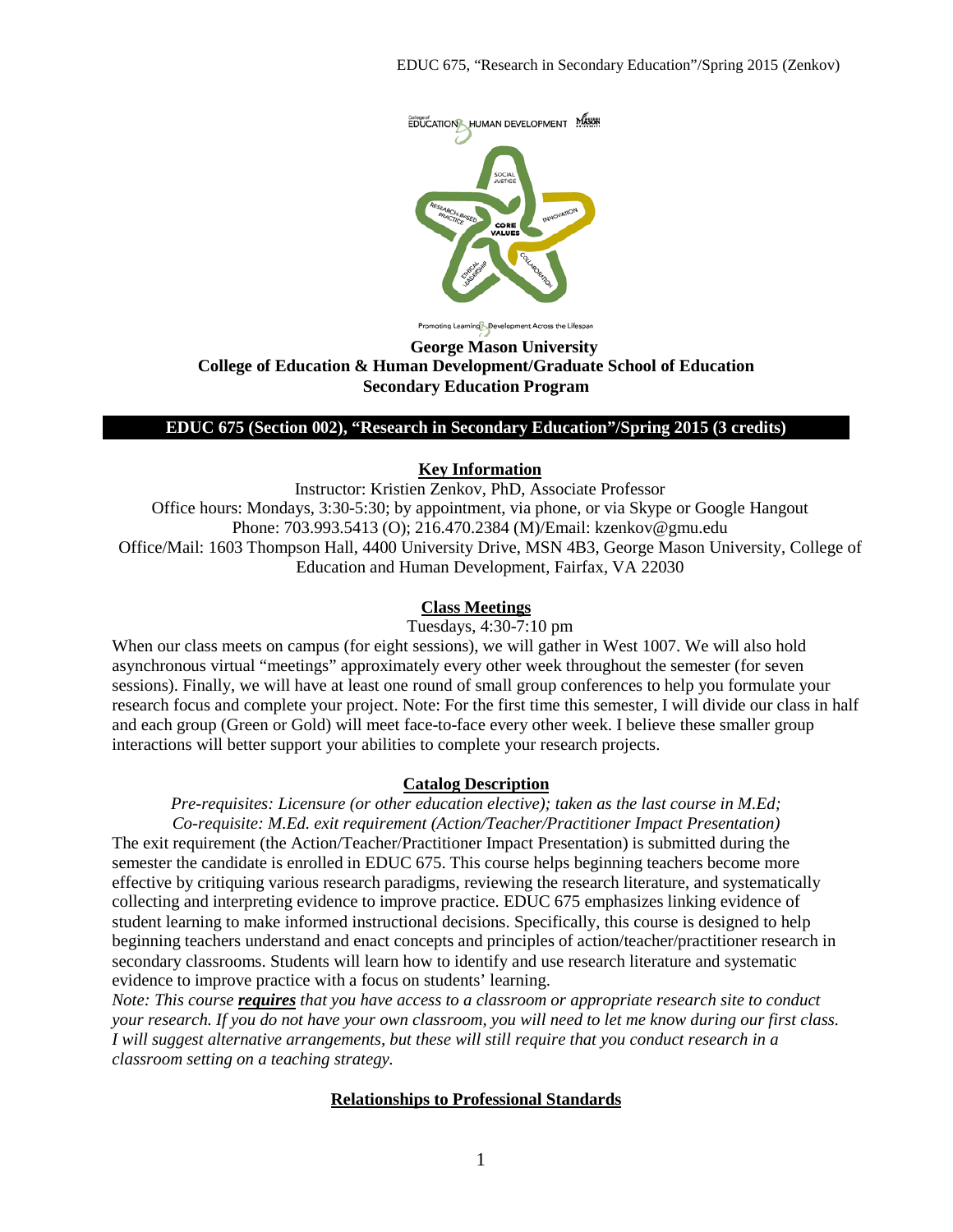By the end of this course students will demonstrate an understanding and application of subject area standards aligned with the National Content Standards and identified by their Specialized Professional Association (SPA):

- Social studies teachers: National Council for the Social Studies, http://www.ncss.org/
- English teachers: National Council of Teachers of English, http://www.ncte.org/
- Math teachers: National Council of Teachers of Mathematics, http://www.nctm.org/
- Science teachers: National Science Teachers Association, http://www.nsta.org/

Students should also have an understanding of and be able to apply the teaching and learning standards as outlined by the Interstate New Teacher Assistance and Support Consortium (INTASC):

• www.ccsso.org/Documents/2011/InTASC\_Model\_Core\_Teaching\_Standards\_2011.pdf Finally, students should be aware of the skills framework of the Partnership for 21st Century Skills and the professional guidelines offered by the National Board for Teaching Standards:

- **<http://www.p21.org/about-us/p21-framework>**
- **<http://www.nbpts.org/five-core-propositions>**

# **CEHD Core Values Commitment**

The College of Education & Human Development is committed to collaboration, ethical leadership, innovation, research-based practice, and social justice. Students are expected to adhere to these principles. This course supports these values by providing students with learning experiences that necessitate collaboration; providing students opportunities to reflect on their teaching and leadership roles in classroom and school contexts; calling on students to develop and participate in innovative research-based practice; and requiring students to reflect on their pedagogies in light of social justice issues. These Core Values are aligned with course outcomes as described below. See **<http://cehd.gmu.edu/values/>** for more information.

# **Course Outcomes and Objectives**

This course is designed to enable students to:

- 1) demonstrate an understanding of the process and components used in action/teacher/practitioner research by conducting and assessing a chosen scholarly inquiry situated in their classroom and impact on students' learning (research-based practice; innovation)
- 2) prepare a research proposal which makes explicit links between theory and practice (researchbased practice)
- 3) examine ethical considerations when conducting action/teacher/practitioner research (researchbased practice; social justice)
- 4) conduct action/teacher/practitioner research which includes: research question(s), research proposal; review of related literature; methods; data collection/analysis; findings; discussion of impact on students, teachers, and the education field (research-based practice)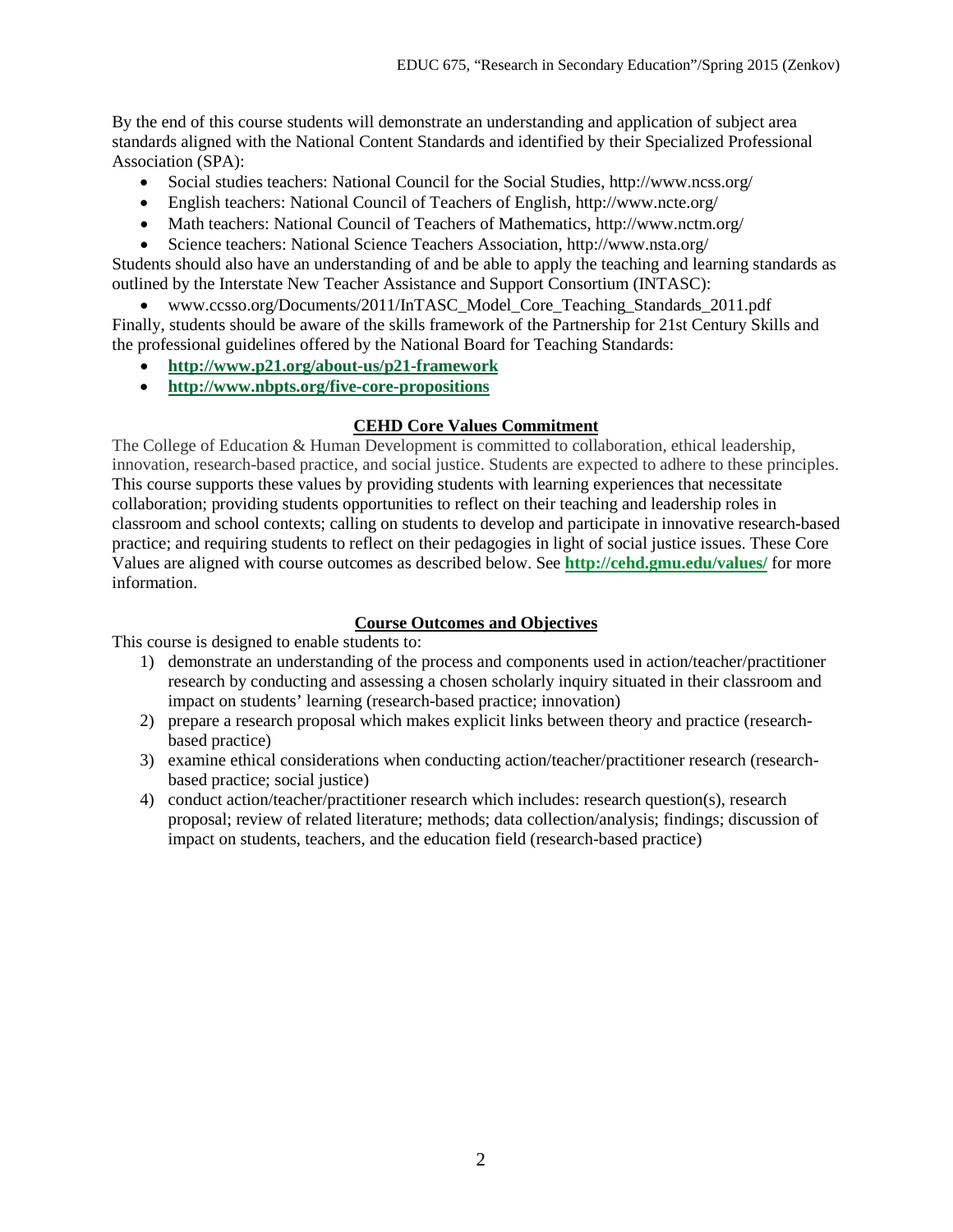- 5) participate in critical and collaborative inquiries to gain multiple perspectives in interpreting research and for validation and peer review of research (collaboration; ethical leadership)
- 6) demonstrate integration of national and state standards for content and pedagogy as related to their research question(s) by reflecting on their own teaching practice and its impact on students' learning (SPA standards respective to students' discipline)
- 7) demonstrate skills in the application of technology and use of resources in action/teacher/practitioner research (innovation)

Students will achieve these outcomes through the following objectives:

- 1) Prepare a research proposal that includes the research context, a problem statement, a research question and outcomes, and a data collection plan that makes explicit links between theory and practice. Students will brainstorm (in whole class and small group settings), give peer feedback online, self-reflect, and post a viable plan to conduct a research study in the classroom. Students will access resources and references, and conduct a review of the literature online. The proposal will be judged on its viability and level of practical application, given the time constraints of the semester.
- 2) Conduct an action/teacher/practitioner research project in a local school or classroom. Students will prepare all data collection instruments to conduct the study. Prior to implementation, data collection instruments will be peer and instructor reviewed in online and/or face-to-face discussion forums. Students will be assigned to research teams that will troubleshoot and provide support as data is collected. Results will be shared and students will provide feedback to each other on the presentation and interpretation of data.
- 3) Review professional strengths and weaknesses of the action/teacher/practitioner research process through peer review and self-assessment. Students will participate in weekly online and/or faceto-face discussions of their progress throughout the research process.
- 4) Write an action/teacher/practitioner research report (using APA format) that includes the context for the study, research question(s) and outcomes, a review of related literature, methodology, data collection/analysis, implications, limitations, and an action plan. Students will review example research reports from prior semesters. Students will post drafts of their complete report and its sections on Blackboard for peer and instructor review and feedback using the rubric used to assess the report. Students will present a summary of their report to their peers in brief in-class presentations and a poster session format at the end of the semester.
- 5) Work in small groups to identify one authentic, alternative, preferably contemporary media-based method through which they will share the results of their action/teacher/practitioner research findings. Each group will design and enact a presentation that moves the public understanding of group members' studies along. Groups might choose to create a collective presentation on group members' projects you might highlight one group member's project and findings. Groups might highlight the very importance of action/teacher/practitioner research or summarize the findings of group members' efforts.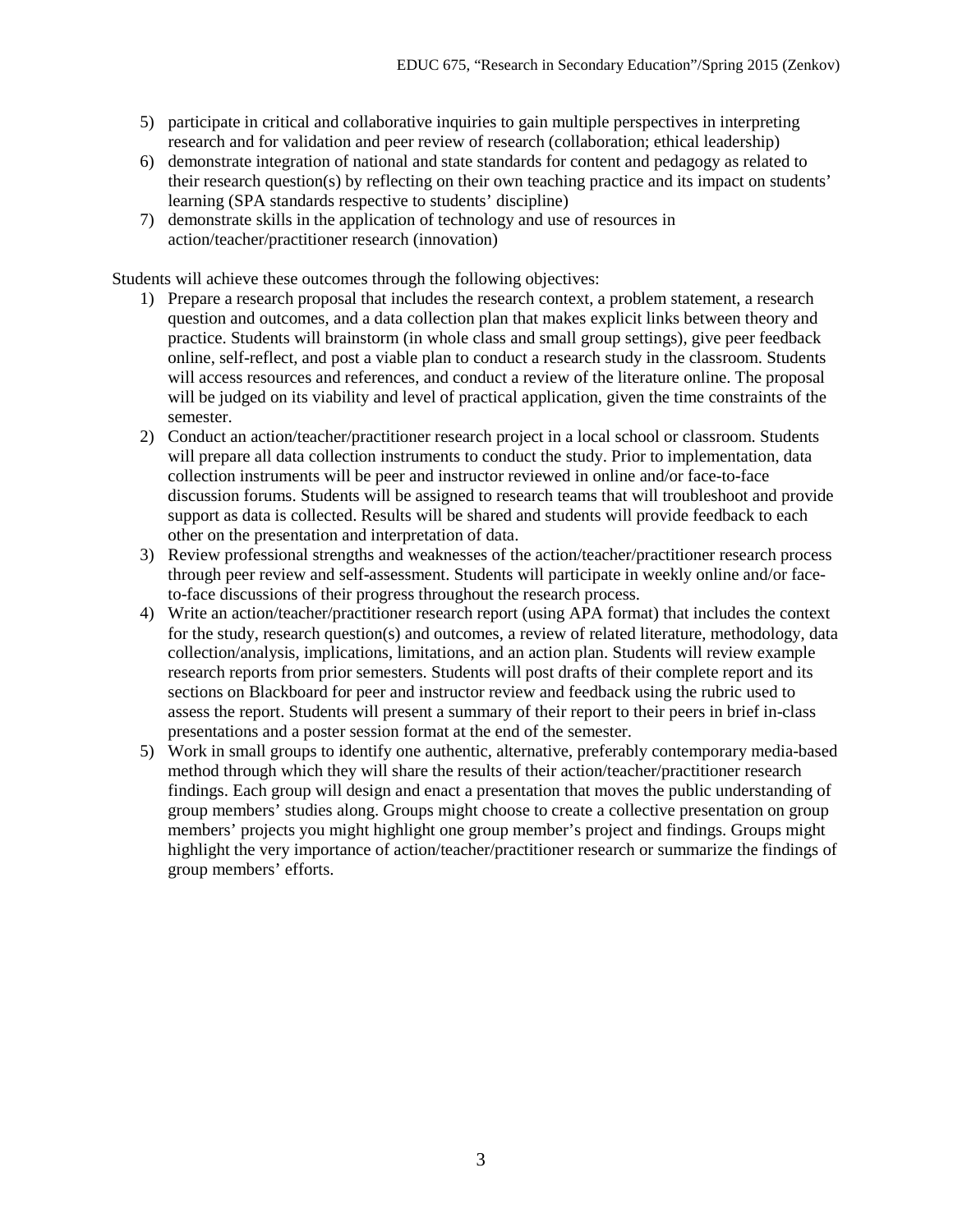### **Course Delivery**

The primary purpose of this course is for you to learn how to conduct action/teacher/practitioner research and apply it in your classroom in order to improve your teaching and your students' learning. Throughout the course, you will complete activities that you will later be able to insert—some almost verbatim—into your final action/teacher/practitioner research report. This course is approximately 50% face-to-face and 50% online and is considered a hybrid course. This course is student-centered and will be conducted using a project-based approach. Your research questions and methodology will be the focus of the course and will drive readings, classroom discussions, peer review activities, reflections, and the action/teacher/practitioner research project that you complete. The purpose of the discussions and peer review sessions will be to support completion of our action/teacher/practitioner research projects and provide opportunities for us to learn about and analyze methods and techniques of action/teacher/practitioner research. You will have the opportunity to construct knowledge and critically reflect on the research process as you complete the action/teacher/practitioner research proposal and report, and then prepare your "Action/Teacher/Practitioner Research Impact Presentation" for graduation.

The course will be delivered through a variety of online, face-to-face, and individualized instructional approaches. Online sessions will be conducted in asynchronous formats, but you will be expected to post your own reflections and assignments and respond to peers' and instructors' postings and feedback by the end of each designated class week (midnight US eastern standard time each Monday). During class meetings there will be large group, small group, and individual activities. Online classes are considered regular instructional time and the assignments given are the equivalent of a full in-class session. The online classes involve research, use of professional web sites, asynchronous discussions, peer review, email with the instructor and classmates, readings, writing reflections, and other assignments. GMU's Blackboard course framework will be used regularly throughout the course. Your GMU email address is required for communication with the course instructor and must be active by the first week of class. Please inform me of any accessibility problems the first day of class.

Participants conduct independent research, as well as communicate with each other and the instructor via electronic media. In general, we will engage in four activities during our time together:

- 1. Mini-lectures, activities, and discussions related to research methods led by the instructor and course participants and supported by course text and selected readings
- 2. Discussions of the week's readings led by the instructor and course participants
- 3. Class and peer review group meetings in which students concentrate on selected readings, provide feedback and support for each others' writing and research processes, and share how they have presented their research efforts to authentic audiences
- 4. Individual, small group, and whole group meetings to discuss research efforts

Please note that because you have much to learn from each other, and because teaching is often a collaborative effort, you will frequently work in groups. This will give you a chance to share ideas, be exposed to a range of perspectives and experiences, and support each other as you continue to develop your teaching and researching skills.

### **Course Overview**

Teachers are often encouraged to implement "research-based" practices, required to attend workshops where research findings are presented, provided with lists of books that synthesize research, and asked to suggest changes in practice based on the implications of research. Although these practices have their usefulness, the assumption implicit in much of the discourse surrounding educational research is that teachers are *consumers* and/or *objects* of research, rather than *producers* of research. The past two decades have seen a growing movement to upend those assumptions through an emphasis on the importance of action/teacher/practitioner research. Thus, the research and theory we will read and the methodologies with which we will engage are those associated with "action/teacher/practitioner research" (i.e., research conducted by teachers for professional purposes). Action/teacher/practitioner research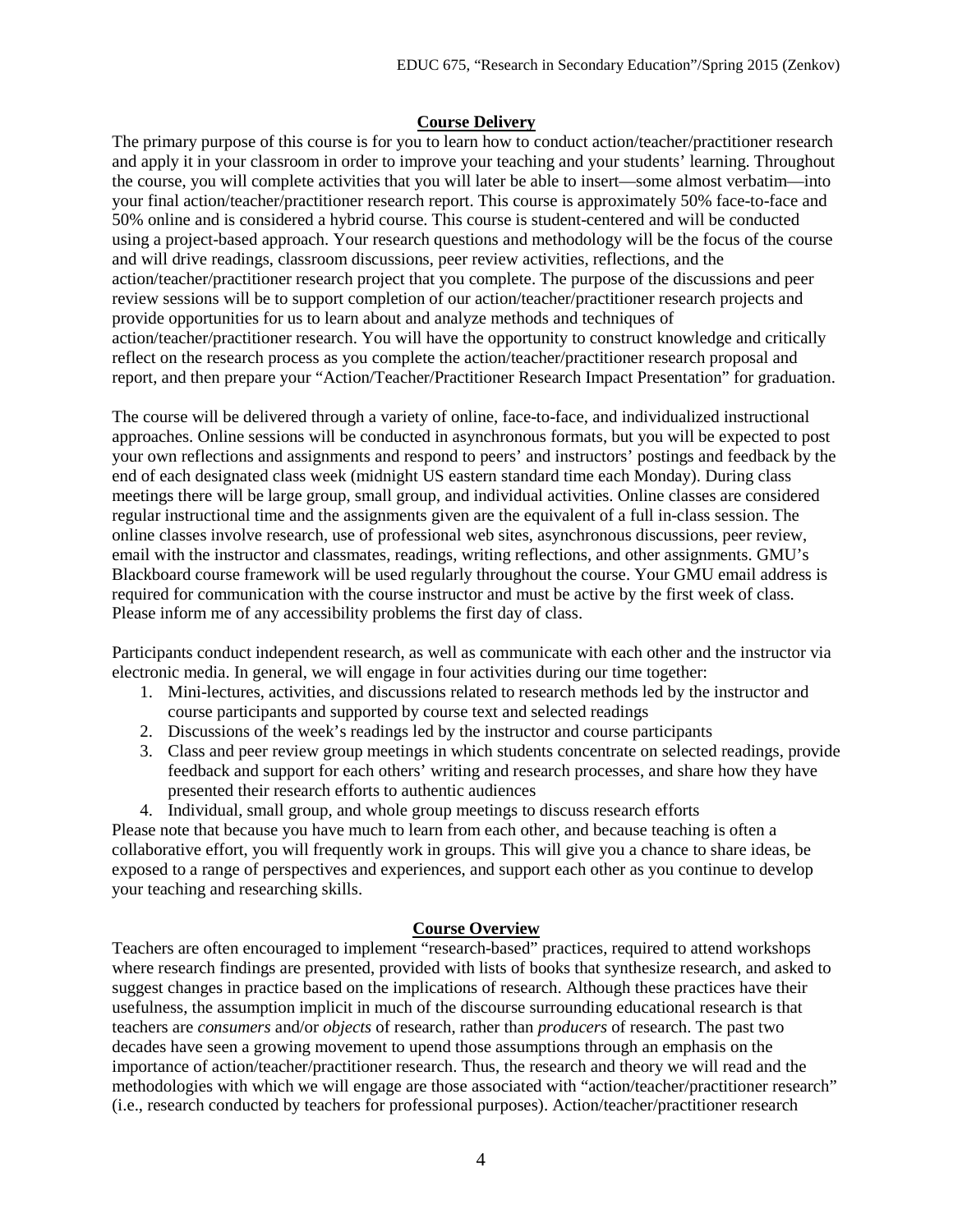positions teachers as *producers* of knowledge—professionals who can learn about and improve their practice by studying important questions that grow from their own experiences and observations.

This class is designed to support you in using and building on the ideas and content you have encountered in your previous coursework. Most importantly, the course assists you as you consider ways to better support children and youth. In other words, your current and future students are at the center of our work. Toward these ends, the course requires you to conceptualize, design, and begin to implement an original research project in your school/classroom. Only if we attempt to live these action/teacher/practitioner research processes in this course will you be able to use them eventually in your own teaching practices. Thus, for every activity in this course, you must act and study with multiple lenses—as a student, teacher, and advocate. Although the work required to achieve these goals is intensive, the course is designed to provide you with much support. You will need to hit the ground running, starting your research project early, and working on it steadily. Through our readings, we will explore research methodologies, analyses of the history and impact of action/teacher/practitioner research, and the efforts of other action/teacher/practitioner researchers. Our readings and discussions will help you develop your own rationale and "road map" for your project. We will dig into readings together, write often and share our writing with one another, and support each other in our research goals.

### **Instructor Introduction and Theoretical Framework**

I believe that the best teachers know themselves as literate people in the broadest sense. I will ask you also to know yourselves as professionals with a variety of literacies, including those of photographers, visual sociologists, and community constituents. Teachers and those who work with children and youth must be resilient individuals who are willing to take risks to let school literacies matter to themselves, their students, and the broader community. I will expect you to be your best, brightest, most thoughtful, and most creative selves. I intend that this course will be one that you remember, and that you will care passionately about the work we do. I will have uncompromising professional standards for your behavior, participation, and openness. At the same time, I will do everything possible to ensure that you meet these standards. My hope is that we will experience much intellectual camaraderie, engaging discussion, and laughter as we proceed. I encourage you to take risks and celebrate the risks taken by your colleagues.

I bring the perspectives of a veteran teacher and teacher educator, as well as the points of view of a community activist and artist. I approach all educational experiences with the goal of helping students to learn to be active, creative, "real world" members of a just society. It is important for us as educators to approach our teaching with a simultaneously critical and creative perspective: when we assess current teaching practices, we also begin to develop new ones. I offer an explicit critique of schooling: as a classroom teacher with more than fifteen years experience, an active scholar, and an advocate for children and youth and schools, playing a critical role is my right and responsibility. It is my hope that you will take on this same role.

Perhaps most importantly to you, I have spent my school and university teaching career working across school and university settings with a wide range of children and youth, so I am confident that I will be able to support you in this class. Finally, much as you as university students must be concerned with your own development and others' assessments of your class efforts, I am committed to my growth as a teacher and teacher educator. I will ask for your support in my research as I study your inquiry processes and as I consider the prospect of authoring (or co-authoring with you) a book exploring how best to help early career teachers conduct action/teacher/practitioner research. I am particularly interested in comparing efforts of members of our class who use traditional action/teacher/practitioner research methods with those who use Youth Participatory Action Research (YPAR) methods.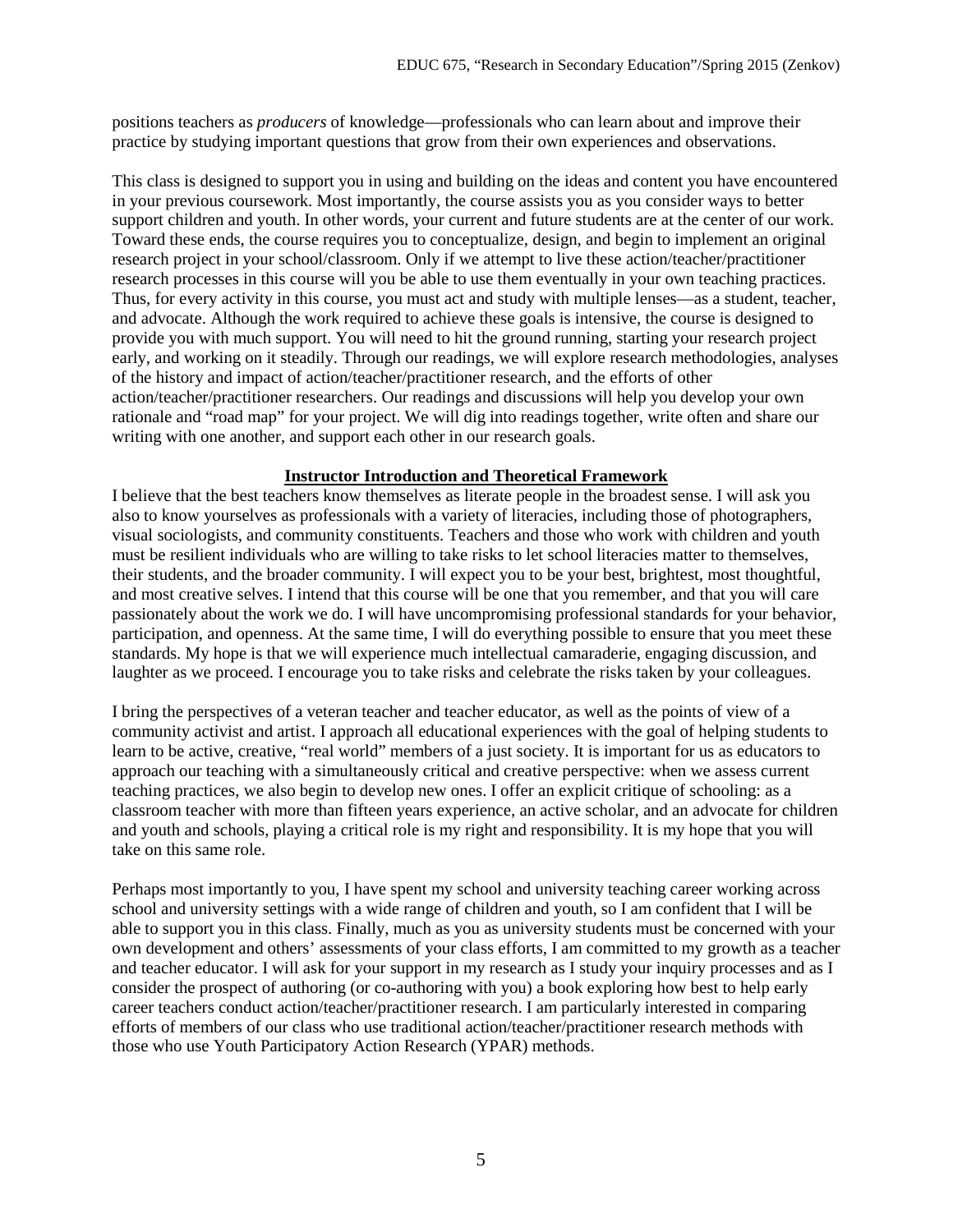I will ask you to think of the teaching strategies we use in class and that you plan to use as research interventions in your own classroom in three categories, which are framed by an assessment-driven, "backwards" design:

- 1) "Ways Out": What is the student's "way out" of the text or activity with which you are asking them to engage? That is, what artifacts and demonstrations will the student complete to exhibit her/his comprehension of the key ideas that they are encountering? How will you assess students' knowledge, skills, and attitudes? How will students demonstrate their retention of and relationship to the material?
- 2) "Ways In": What is the student's "way in" to this text or activity? That is, how are you approaching the student's natural interests in or motivations for this assignment? Think about how you might use the student's existing "literacies" to do this. What specific strategies will you use?
- 3) "Ways Through": What are students' "ways through" this text or activity? That is, what strategies and tools are you giving students to make sense of and understand the sources you are using with this assignment? How will students translate the material into their own terms?

# **GMU/CEHD Policies and Resources for Students**

- Students must adhere to the guidelines of the George Mason University Honor Code [See [http://academicintegrity.gmu.edu/honorcode/\]](http://academicintegrity.gmu.edu/honorcode/).
- Students must follow the university policy for Responsible Use of Computing [See [http://universitypolicy.gmu.edu/1301gen.html\]](http://universitypolicy.gmu.edu/1301gen.html).
- Students are responsible for the content of university communications sent to their George Mason University email account and are required to activate their account and check it regularly. All communication from the university, college, school, and program will be sent to students solely through their Mason email account.
- The George Mason University Counseling and Psychological Services (CAPS) staff consists of professional counseling and clinical psychologists, social workers, and counselors who offer a wide range of services (e.g., individual and group counseling, workshops and outreach programs) to enhance students' personal experience and academic performance [See [http://caps.gmu.edu/\]](http://caps.gmu.edu/).
- Students with disabilities who seek accommodations in a course must be registered with the George Mason University Office of Disability Services (ODS) and inform their instructor, in writing, at the beginning of the semester [See [http://ods.gmu.edu/\]](http://ods.gmu.edu/).
- Students must follow the university policy stating that all sound emitting devices shall be turned off during class unless otherwise authorized by the instructor.
- The George Mason University Writing Center staff provides a variety of resources and services (e.g., tutoring, workshops, writing guides, handbooks) intended to support students as they work to construct and share knowledge through writing [See [http://writingcenter.gmu.edu/\]](http://writingcenter.gmu.edu/).
- $\blacksquare$  Professional Dispositions: Students are expected to exhibit professional behaviors and dispositions at all times [See [http://cehd.gmu.edu/assets/docs/forms/secondary\\_ed/sec\\_ed\\_handbook.pdf\]](http://cehd.gmu.edu/assets/docs/forms/secondary_ed/sec_ed_handbook.pdf).
- Core Values Commitment: The College of Education & Human Development is committed to collaboration, ethical leadership, innovation, research-based practice, and social justice. Students are expected to adhere to these principles [See [http://cehd.gmu.edu/values/\]](http://cehd.gmu.edu/values/)

# **Emergency Notification**

The university utilizes a communication system to reach all students, faculty, and staff with emergency information (e.g., in case of severe weather). You can be sure that you are registered with the Mason Alert system by visiting **[https://alert.gmu.edu](https://alert.gmu.edu/)**. An emergency poster can also be found in each Mason classroom. Information about Mason emergency response plans can be found at **<http://cert.gmu.edu/>**.

# **Human Subjects Research Review Process**

Any research or action/teacher/practitioner research that will be publicly disseminated must have prior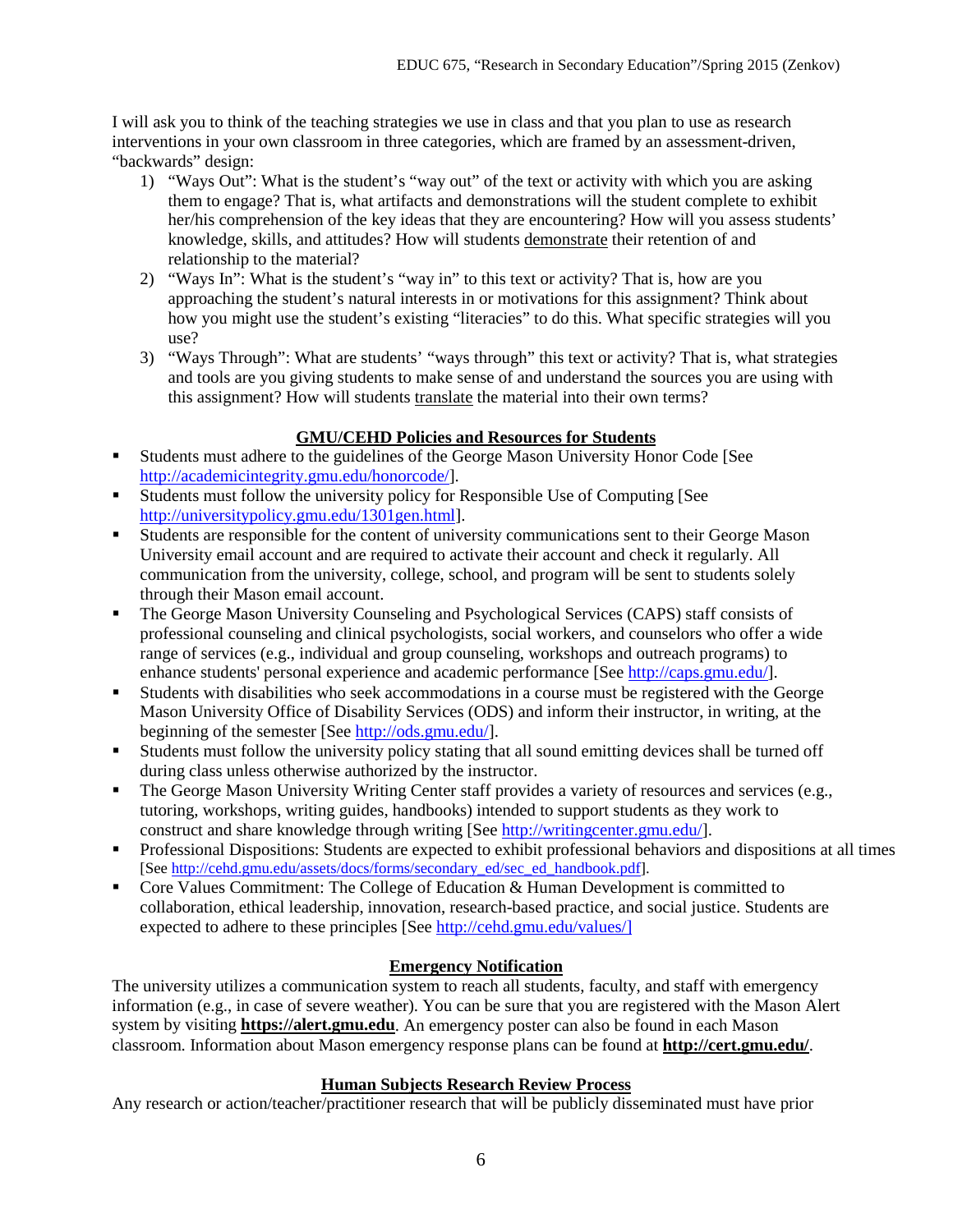approval of the GMU Human Subjects Review Board (HSRB). Action/teacher/practitioner research that is used solely for the purpose of studying pedagogical aspects may be conducted without additional permission but cannot be disseminated. Detailed information on what is involved in submitting a proposal to the Review Board is available from the following web site: **<http://oria.gmu.edu/>**

#### **Required Texts and Materials**

*Textbooks/General Readings*

- Dana, N.F. & Yendol-Hoppey, D. (2009). *The reflective educator's guide to classroom research:*  Learning to teach and teaching to learn through practitioner inquiry. Corwin (2<sup>nd</sup> edition).
- Zenkov, K., Pellegrino, A., Sell, C., Biernesser, S., & McCamis, M. (in review). Picturing kids and "kids" as researchers: Preservice teachers and effective writing instruction for diverse youth and English language learners. *The New Educator*. Note: This article will be provided electronically.
- *English Exemplar Action/Teacher/Practitioner Papers*
- Denicola, H. (2014). *Engagement, motivation, and learning with discussions: Incorporating different discussion techniques in the classroom.* Unpublished masters action/teacher/practitioner research project. Note: This paper will be provided electronically.
- Dwyer, E. (2014). *Reading techniques and popular culture*. Unpublished masters action/teacher/practitioner research project. Note: This paper will be provided electronically.
- Golobic, J. (2012). *Engage with Reading and Writing: Strategies for High School Literacy Students.*  Unpublished masters action/teacher/practitioner research project. Note: This paper will be provided electronically.
- Hannon, S. (2012). *Expanding our Literacies: Reading and Writing Strategies in the Classroom.* Unpublished masters action/teacher/practitioner research project. Note: This paper will be provided electronically.
- Lima-Whitney, A. (2014). *Proofreading understanding, attitudes & practice.* Unpublished masters action/teacher/practitioner research project. Note: This paper will be provided electronically.
- Mitro, C. (2014). *Effective Strategies for Teaching Shakespeare: Getting High School Students to Connect With and Internalize the Bard.* Unpublished masters action/teacher/practitioner research project. Note: This paper will be provided electronically.
- Patterson, J. (2014). *Effects of reading interventions on reading comprehension, reading fluency, and attitudes toward reading.* Unpublished masters action/teacher/practitioner research project. Note: This paper will be provided electronically.
- Townsend, S. (2013). *ANOTHER homework assignment? Increasing homework motivation in the middle school classroom.* Unpublished masters action/teacher/practitioner research project. Note: This paper will be provided electronically.

*Social Studies Exemplar Action/Teacher/Practitioner Papers*

Barton, S. (2014). *Effectiveness of Informal Mentoring on Vulnerable Learners.* Unpublished masters action/teacher/practitioner research project. Note: This paper will be provided electronically.

*Science Exemplar Action/Teacher/Practitioner Papers*

- Leathart, S. (2012). *A Slice of Pizza: The Use of Authentic Contexts in a High School Biology Class.* Unpublished masters action/teacher/practitioner research project. Note: This paper will be provided electronically.
- Polen, C. (2014). *Particle physics: An essential and engaging part of the program.* Unpublished masters action/teacher/practitioner research project. Note: This paper will be provided electronically.
- Walsleben, K. (2012). *Student-teacher relationships and their effect on student engagement and achievement.* Unpublished masters action/teacher/practitioner research project. Note: This paper will be provided electronically.

*Math Exemplar Action/Teacher/Practitioner Papers*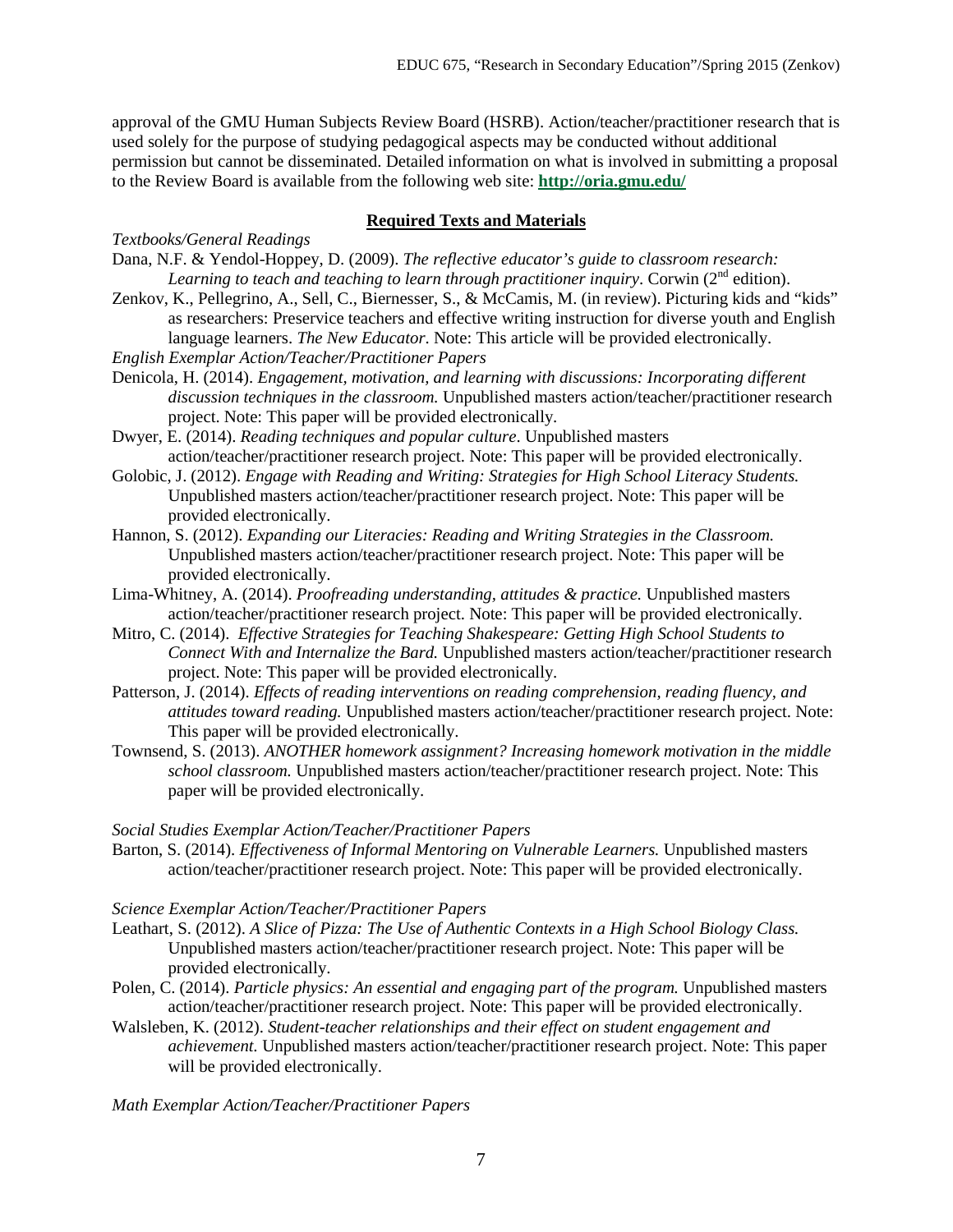- Brand, M. (2014). *Station teaching co-teaching method.* Unpublished masters action/teacher/practitioner research project. Note: This paper will be provided electronically.
- Hahne, C. (2012). *Confidence + Good Grades = Success!: Defining and Promoting Student Success in Mathematics Through the Use of Self-Monitoring and Progress Tracking*. Unpublished masters action/teacher/practitioner research project. Note: This paper will be provided electronically.
- Long, L. (2013). *Mathematical proficiency through problem-solving.* Unpublished masters action/teacher/practitioner research project. Note: This paper will be provided electronically.

#### *ESOL Exemplar Action/Teacher/Practitioner Papers*

- Lancia, A. (2013). *Electronic Portfolios: 21st Century Assessment Tools for Early Childhood Learners.* Unpublished masters action/teacher/practitioner research project. Note: This paper will be provided electronically.
- McCusker, D. (2013). *Using movement to explicitly teach vocabulary to first grade English language learners.* Unpublished masters action/teacher/practitioner research project. Note: This paper will be provided electronically.
- Peckenham, E. (2013). *"I know that I'm use water for somethink": A study of self-assessment in a third grade science classroom.* Unpublished masters action/teacher/practitioner research project. Note: This paper will be provided electronically.
- Sharp, R. (2012). *Learn with your friends: Literature circles with English Language Learners in Africa*. Unpublished masters action/teacher/practitioner research project. Note: This paper will be provided electronically.
- Stone, K. (2013). *The "art" of mother tongue inclusion: Its effect on achievement, self-esteem and identity.* Unpublished masters action/teacher/practitioner research project. Note: This paper will be provided electronically.
- Vranas, J. (2013). *Combating the "Bueller effect:" A study of the effects of homogeneous ability grouping on confidence and participation.* Unpublished masters action/teacher/practitioner research project. Note: This paper will be provided electronically.

Additional readings available online and/or in class; we may substitute other teacher research projects for those listed above, but these will also be provided electronically and free-of-charge. You will also need access to a digital camera and a computer (with web, email, and printing privileges).

### **Recommended Texts**

- American Psychological Association (2009). *Publication manual* (6th ed.). Washington, DC: American Psychological Association.
- *Note: APA guidelines are available online at http://owl.english.purdue.edu/owl/resource/560/01/*

### *Articles and Books*

Arhar, J., Holly, M. & Kasten, W. (2008). *Action research for teachers: Traveling the yellow brick road*, (3rd ed.). Upper Saddle River, New Jersey: Merrill Prentice Hall.

**Resources**

- Bell, J. (2005). *Doing your research project: A guide for first-time researchers in education and social science* (4th ed.). Buckingham, England: Open University Press.
- Biancarosa, G. & Snow, C.E. (2004). *Reading next—A vision for action and research in middle and high school literacy: A report from the Carnegie Corporation of New York*. Washington, DC: Alliance for Excellent Education, 12.
- Bruce, S.M. & Pine, G. J. (2010). *Action research in special education: An inquiry approach for effective teaching and learning*. New York: Teacher's College Press.
- Burnaford, G., Fischer, F. & Hobson, D. (1996). *Teachers doing research: Practical possibilities.* Mahwah, NJ: Lawrence Erlbaum Associates.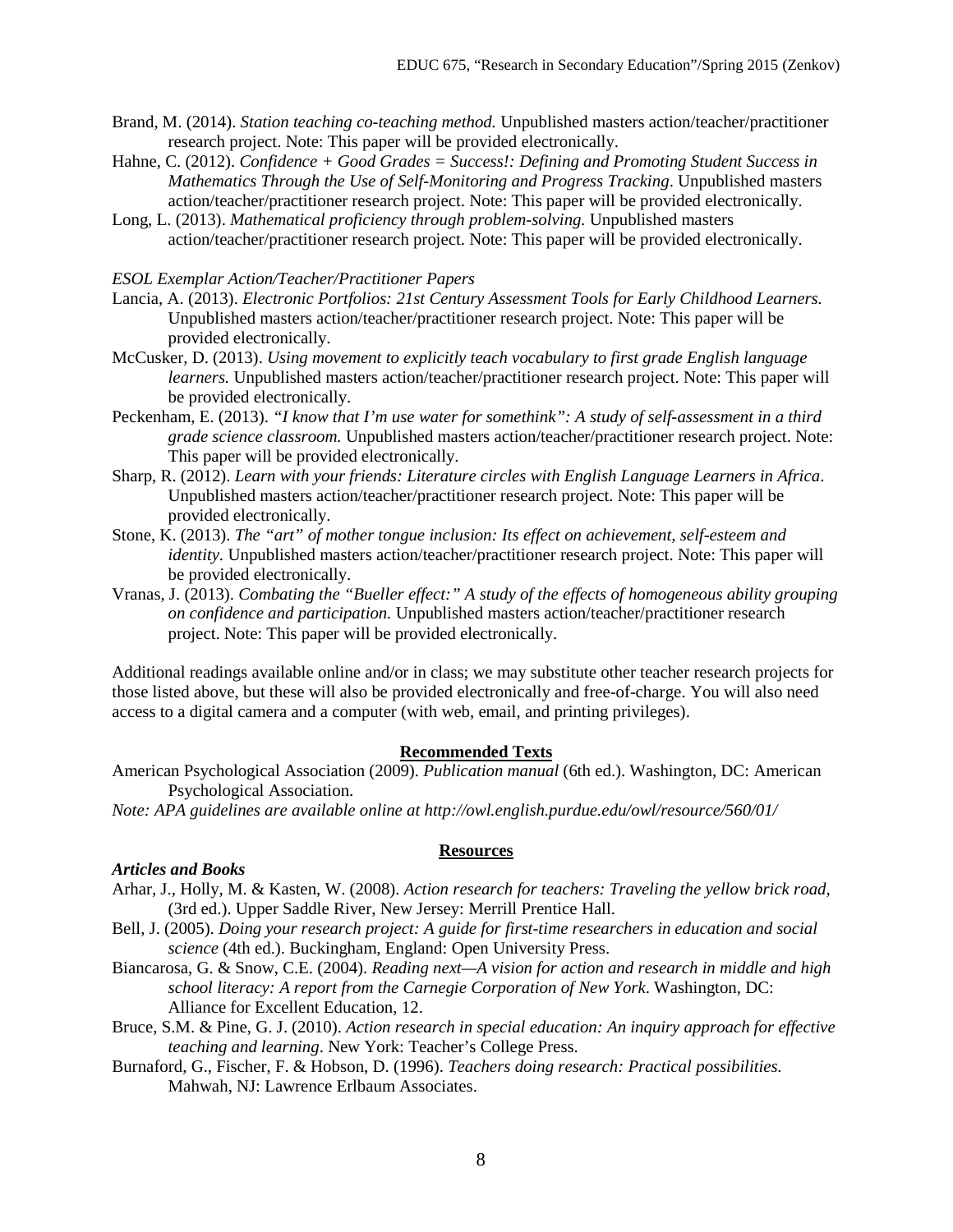- Carlisle, L.R., Jackson, B. & George, A. (2006). Principles of social justice education: The social justice education in schools project. *Equity & Excellence in Education 39,* 55-64.
- Children's Defense Fund. (2008). *The state of America's children yearbook*. Available: [www.childrensdefense.org/ac2001/Acol.ASP](http://www.childrensdefense.org/ac2001/Acol.ASP)**.**
- Chiseri-Strater, E. & Sunstein, B. (2006). *What works? A practical guide for teacher research.*  Heinemann. Note: Intro and sample chapter can be found at http://books.heinemann.com/shared/onlineresources/E00713/chapter9.pdf and ordered online at <http://books.heinemann.com/products/E00713.aspx>**.**
- Cochran-Smith, M., Lytle, S.L (1999). The teacher research movement: A decade later. *Educational Researcher, 28*(7), 15-25.
- Cochran-Smith, M. & Lytle, S.L. (2009). *Inquiry as stance: Practitioner research in the next generation (practitioner inquiry)*. New York: Teachers College Press.
- Costa, A. and Kallick, B. (1993). Through the lens of a critical friend. *Educational Leadership, 51*(2), 49- 51.
- Cook-Sather, A. (2009). *Learning from the student's perspective*: *A methods sourcebook for effective teaching.* Boulder, CO: Paradigm Publishers.
- Courtland, M.C., & Gambell, T.J. (1994)*. Curriculum Planning in the Language Arts K-12: A Holistic Perspective*. North York, Ontario: Captus Press.
- Dick, B. (2011). Action research literature 2008—2010: Themes and trends. *Action Research*, *9*(2), 122- 143. doi: 10.1177/1476750310388055
- Duncan-Andrade, J. (2005). Toward teacher development for the urban in urban teaching. *Teaching Education, 15*, 339-350.
- Ewald, W. (2001). *I wanna take me a picture: Teaching photography and writing to children*. Boston: Center for Documentary Studies/Beacon.
- Falk, B. & Blumenreich, M. (2005). *The power of questions: A guide to teacher and student research.*  Portsmouth, NH: Heinemann.
- Freeman, D. (1998). *Doing teacher research: From inquiry to understanding*. Toronto, Canada: Heinle & Heinle Publishers.
- Friedman, V. J., & Rogers, T. (2009). There is nothing so theoretical as good action research. *Action Research*, 7(1), 31-47. doi: 10.1177/1476750308099596
- Goodnough, K. (2001). Teacher development through action research. *Action in teacher education, 23*(1), 37-46.
- Greely, K. (2000). *Why fly that way?: Living community and academic achievement.* NY: Teachers College.
- Hanks, R.S. & Ponzetti, J.J. (2004). Family studies and intergenerational studies: Intersections and opportunities. *Journal of Intergenerational Relationships, 2*(3/4), 5-22.
- Herrell, A. & Jordan, M. (2007). *Fifty strategies for training English language learners*. Upper Saddle River, NJ: Pearson/Merrill/Prentice Hall.
- Hopkins, D. (1993). *A teacher's guide to classroom research.* Buckingham, England: Open University Press.
- Hubbard, R. & Power, B. (1999). *Living the questions: A guide for teacher researchers.* NY: Stenhouse Publishers.
- Hubbard, R. & Power, B. (2003) *The art of classroom inquiry: A handbook for teacher-researchers*. Portsmouth, NH: Heinemann.
- Jones, S. (2006). *Girls, social class, and literacy: What teachers can do to make a difference*. Portsmouth, NH: Heinemann.
- Kagan, D.M. (1993). *Laura and Jim and what they taught me about the gap between educational theory and practice.* NY. State University of New York Press.
- Kosnik, C., Beck, C., Freese, A.R., & Samaras, A.P. (Eds.), (2006). *Making a difference in teacher education through self-study: Studies of personal, professional, and program renewal*. Dordrecht, The Netherlands: Springer.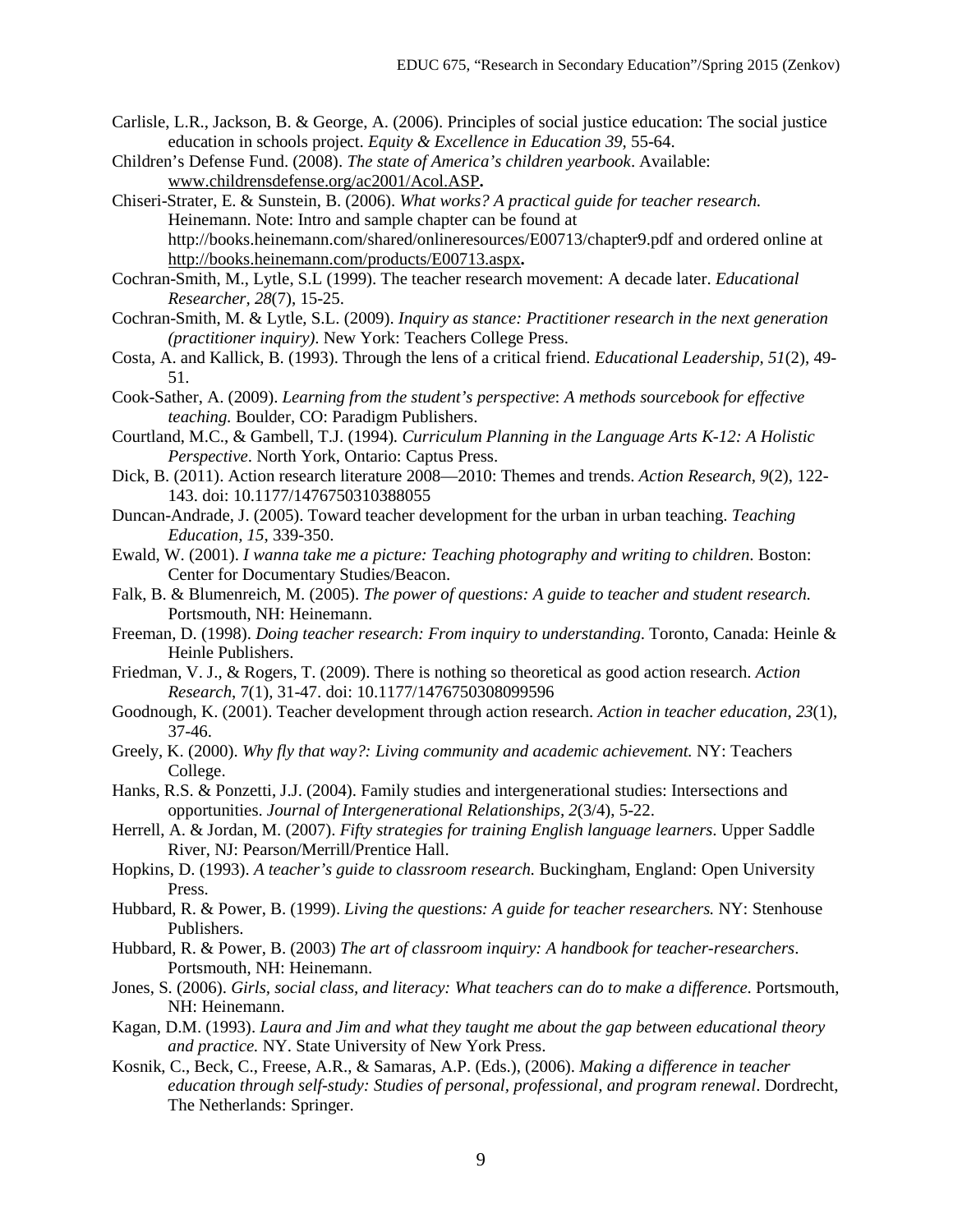- Ladson-Billings, G. (2006). From the achievement gap to the education debt: Understanding achievement in US schools. *Educational Research, 35*(7), 3-12.
- Lebak, K. (2010). Can inquiry and reflection be contagious? Science teachers, students, and action research. Journal of Science Teacher Education. 21 (8), 953 - 970. Doi: 10.1007/s10972-010- 9216-x
- Leedy, P.D., and Ormrod, J.E. (2012). *Practical research: Planning and design* Upper Saddle River, NJ: Merrill.
- Lucas, T. & Villegas, A.M. (2003). *Educating culturally responsive teachers: A coherent approach*. Albany, NY: State University of New York Press.
- Macintyre, C. (2000). *The art of action research in the classroom.* London: David Fulton Publishers.
- MacLean, M. & Mohr, M. (1999). *Teacher-researchers at work.* Berkeley, CA: National Writing Project.
- Mahiri, J. (Ed). (2004). *What they don't learn in school: Literacy in the lives of urban youth*. New York: Peter Lang.
- Marquez-Zenkov, K. (2007). Through city students' eyes: Urban students' beliefs about school's purposes, supports, and impediments. *Visual Studies, 22*(2), 138-154.
- Marquez-Zenkov, K., & Harmon, J.A. (2007). "Seeing" English in the city: Using photography to understand students' literacy relationships. *English Journal, 96*(6), 24-30.
- Marzano, R., Pickering, D., & Pollock, J. (2004). *Classroom instruction that works: Research-based strategies for increasing student achievement.* Prentice Hall.
- McNiff, J., Lomax, P., & Whitehead, J. (2003). The main features of action research process. In *You and your action research project.* London and NY: RoutledgeFalmer.
- McNiff, J., & Whitehead, J. (2011). *All you need to know about action research* (2<sup>nd</sup> ed.). Thousand Oaks, CA: Sage.
- Mertler, C.A. & Charles, C.M. (2011). Introduction to educational research (7th ed.). Boston: Pearson/Allyn & Bacon. ISBN: 013701344-2.
- Mertler, C.A. (2013) Action research: Improving schools and empowering educators (4th ed.). Thousand Oaks, CA: Sage.
- Meyers, E. & Rust, F. (2003). Taking action with teacher research. Heinemann.
- Mills, G. E. (2010). Action research: A guide for the teacher researcher (4th ed.). Pearson
- Mitra, D. (2007). Student voice in school reform: From listening to leadership. In D. Thiessen & A. Cook-Sather (Eds.), *International handbook of student experience in elementary and secondary school*. Dordrecht, The Netherlands: Springer Publishers.
- Moje, E.B., & Hinchman, K. (2004). Culturally responsive practices for youth literacy learning. In J. Dole & T. Jetton (Eds.), *Adolescent literacy research and practice* (pp. 331-350). New York: Guilford Press.
- Moje, E.B. (2008). The complex world of adolescent literacy: Myths, motivations, and mysteries. *Harvard Educational Review*, Spring 2008, 107-154.
- Morrell, E. and Duncan-Andrade, J. (2006). Popular culture and critical media pedagogy in secondary literacy classrooms. *International Journal of Learning, 12*, 2005/2006.
- Morrell, E. (2007). *Critical literacy and urban youth: Pedagogies of access, dissent, and liberation*. New York: Routledge.
- Myers, E. & Rust, F. (2003). *Taking action with teacher research*. Heinemann.
- Nieto, S. (2003). *What keeps teachers going?* New York: Teachers College Press.
- Oakes, J. & Lipton, M. (2003). *Teaching to change the world, 2nd ed.* Boston: McGraw Hill.
- Pahl, K., & Pool, S. (2011). 'Living your life because it's the only life you've got': Participatory research as a site for discovery in a creative project in a primary school in Thurnscoe, UK. *Qualitative Research Journal*, 11(2), 17-37.
- Parsons, J., Hewson, K., Adrian, L, & Day, N. (2013). *Engaging in action research: A practical guide to teacher-conducted research for educators and school leaders*. Brush Education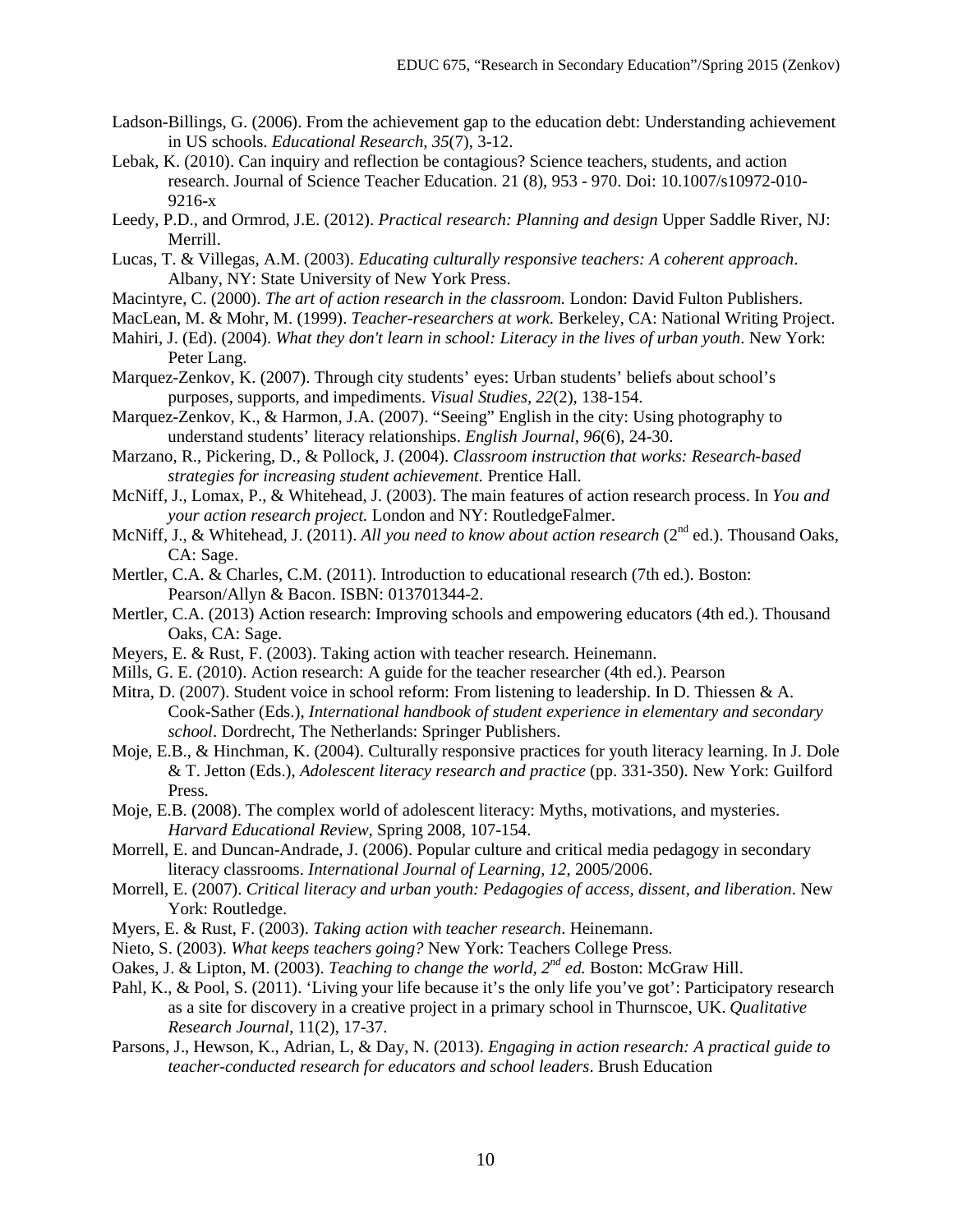- Raggl, A. & Schratz, M. (2004). Using visuals to release pupil's voices: Emotional pathways to enhancing thinking and reflecting on learning. In C. Pole (Ed.), *Seeing is believing? Approaches to visual research (Volume 7)*. New York, NY: Elsevier.
- Razfar, A. (2011). Action research in urban schools: Empowerment, transformation, and challenges. *Teacher Education Quarterly, 38*(4), 25-44. Retrieved from http://search.proquest.com/docview/923754407?accountid=14541
- Richardson, L. (1998). Writing: A method of inquiry. In N. Denzin & Y. Lincoln (Eds.). *Strategies of qualitative inquiry* (volume 2). Thousand Oaks: Sage.
- Rodgers, C. (2006). Attending to student voice: The role of descriptive feedback in learning and teaching. *Curriculum Inquiry, 36*(2), 209-237.
- Rogers, R., et al. (2005). Professional development for social transformation: The literacy for social justice research group. *Language Arts, 82*(5), 347-358.
- Sagor, R. (1993). *How to conduct collaborative action research.* Alexandria, VA: Association for Supervision and Curriculum Development.
- Sagor, R. (2010). *Collaborative action research for professional learning communities*. Solution Tree.
- Samaras, A. P. (2011). *Self-study teacher research: Improving your practice through collaborative inquiry.* Thousand Oaks, CA: Sage.
- Samaras, A. P., & Freese, A. R. (2006). *Self-study of teaching practices primer.* New York, NY: Peter Lang.
- Samaras, A. P., Freese, A. R., Kosnik, C., & Beck, C. (Eds.) (2008). *Learning communities in practice.*  The Netherlands: Springer Press.
- Seidman, I. (2012). *Interviewing as qualitative research: A guide for researchers in education and the social sciences* (4th ed.). New York: Teachers College Press.
- Shagoury, R. & Power, B. (2012). *Living the questions: A guide for teacher researchers* (2nd ed.). NY: Stenhouse Publishers
- Singer, Jessica. (2006). *Stirring up justice: Writing and reading to change the world*. Portsmouth, NH: Heinemann. ISBN: 0325007470
- Strambler, M. J. (2013). Promoting student engagement through evidence-based action research with teachers. *Journal of Educational and Psychological Consultation. 23*(2), 87 - 114.
- Street, B. (2003). What's "new" in New Literacy Studies? Critical approaches to literacy in theory and practice. *Current Issues in Comparative Education, 5*(2), pp. 1-14.
- Teel, K., & Obidah, J. (Eds.). (2008). *Building racial and cultural competence in the classroom: Strategies from urban educators*. New York: Teachers College Press.
- Temple, C., Ogle, D., Crawford, A., Frepon, P. (2008): *All children read: Teaching for literacy in today's diverse classrooms*. Upper Saddle River, NJ: Pearson/Allyn & Bacon.
- Thomas, R. M. (2005). *Teachers doing research: An introductory guidebook.* Boston: Pearson/Allyn & Bacon.
- Van Horn, L. (2008). *Reading photographs to write with meaning and purpose, grades 4–12*. Newark, DE: International Reading Association.
- Villegas, A. & Lucas, T. (2007). The culturally responsive teacher. *Educational Leadership. 64*(6), 28-33.
- Whitford, B. L. & Wood, D.R. (2010). *Teachers learning in community: Realities and possibilities*. Albany, NY: SUNY.
- Wyatt, M. (2011). Teachers researching their own practice*. ELT Journal. 65*(4), 417 42. doi: 10.1093/elt/ccq074
- Yonezawa, S., & Jones, M. (2007). Using student voices to inform and evaluate secondary school reform. In D. Thiessen & A. Cook-Sather (Eds.), *International handbook of student experience in elementary and secondary school* (pp. 681-710). The Netherlands: Springer Publishers.
- Zenkov, K., Harmon, J., van Lier, P., & Marquez, M. (2008). Picture this: Seeing diverse city students' ideas about schools' purposes, impediments, and supports. *Multicultural Perspectives*.

#### *Qualitative Analysis*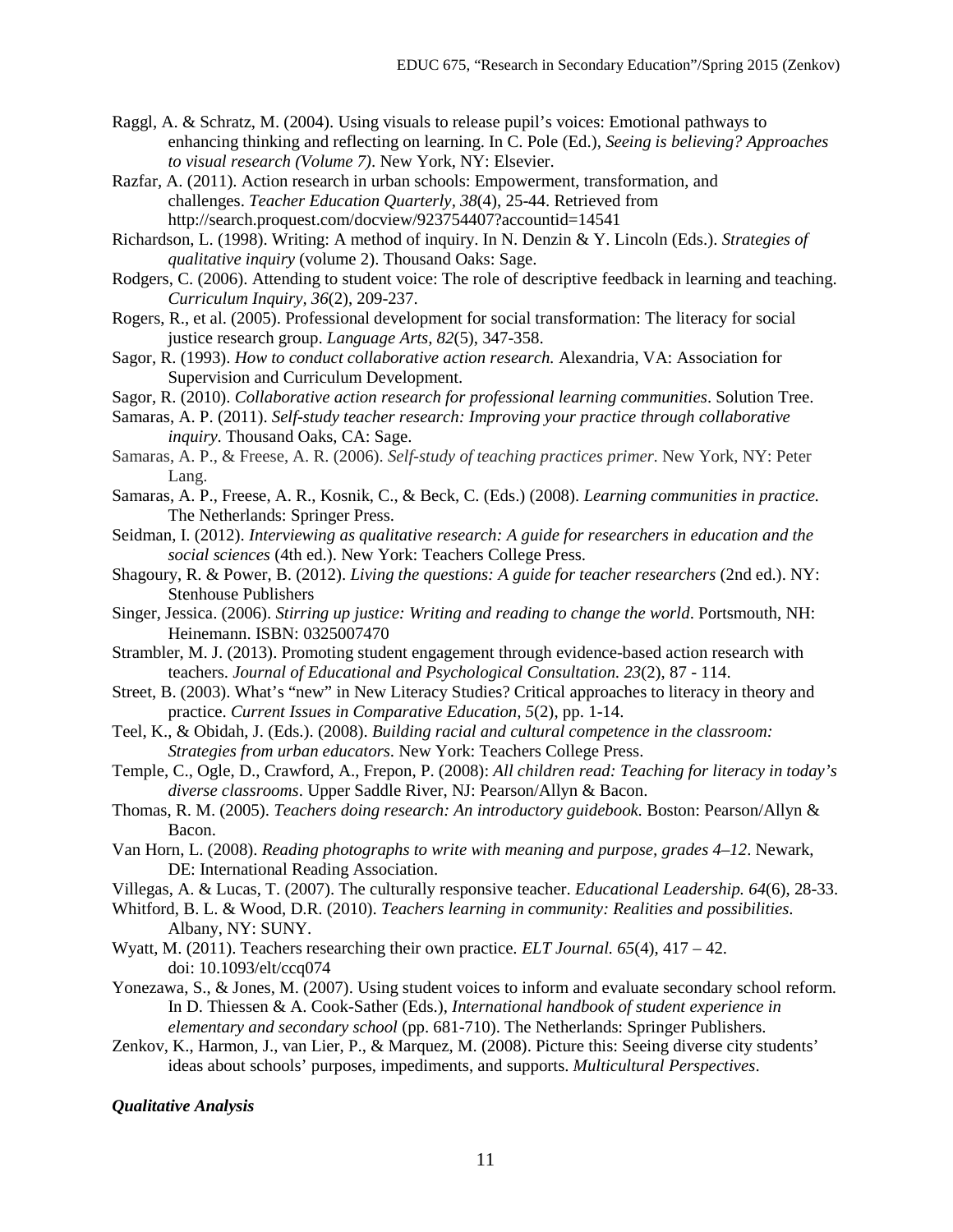- Bogdan, R. C., & Biklen, S. K. (2011). *Qualitative research for education: An introduction to theory and methods* (5th ed.). Boston, MA: Allyn & Bacon.
- Blair, J. Czaja, R., & Blair, E. A. (2014). *Designing surveys: A guide to decisions and procedures* (3rd ed.)*.* Thousand Oaks, CA: Pine Forge Press.
- Maxwell, J.A. (2005). *Qualitative research design: An interactive approach* (2nd ed.). Thousand Oaks, CA: Sage.
- Miles, M. B., & Huberman, A. M. & Saldaña, J. (2013). *Qualitative data analysis* (3rd ed.). Thousand Oaks, CA: Sage.
- Patton, M. Q. (1990). *Qualitative evaluation and research methods* (2nd ed.). Thousand Oaks, CA: Sage.
- Strauss, A., & Corbin, J. (1990). *Basics of qualitative research: Grounded theory procedures and techniques*. Newbury Park, CA: Sage.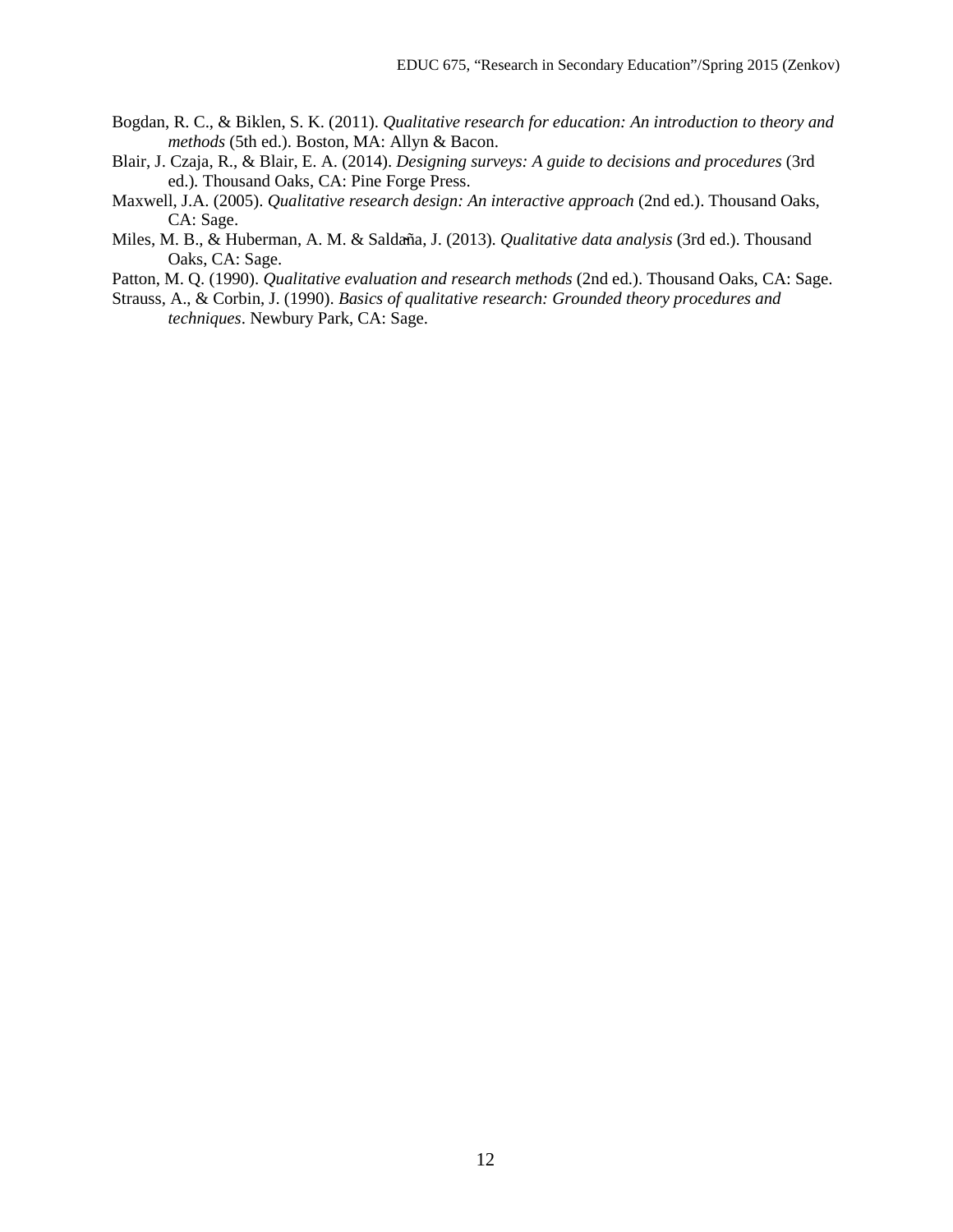### *Quantitative Analysis and Statistics*

Bartz, A. E. (1999). *Basic statistical concepts (4th ed)*. Upper Saddle River, NJ: Merrill.

Cronk, B. C. (2002). *How to use SPSS: A step-by-step guide to analysis and interpretation (2nd ed).* Los Angeles, CA: Pyrczak Publishing.

Jaeger, R. M. (1993). *Statistics: A spectator sport* (2nd ed.). Newbury Park, CA: Sage.

Rovessi, C., & Carroll, D. J. (2002). *Statistics made simple for school leaders.* Lanham, MD: Scarecrow Press.

Salkind, N. (2010). *Statistics for people who (think they) hate statistics* (4th ed.). Thousand Oaks, CA: Sage.

### *Research and Writing*

Booth, W.C., Colomb, G.G., & Williams, J.M. (2008). *The craft of research* (3rd ed.). Chicago, IL: The University of Chicago.

Dahl, K.K. (1992). *Teacher as writer: Entering the professional conversation.* Urbana, IL: NCTE.

### *General Websites*

- George Mason University Library: **<http://library.gmu.edu/>**
- What Kids Can Do: **[www.whatkidscando.org](http://www.whatkidscando.org/)**
- Through Students' Eyes: **[www.throughstudentseyes.org](http://www.throughstudentseyes.org/)**
- International Visual Sociology Association (IVSA): **[www.visualsociology.org](http://www.visualsociology.org/)**

### *Action/Teacher/Practitioner Research/Research Websites*

- **[http://gse.gmu.edu/research/tr/tr\\_action/](http://gse.gmu.edu/research/tr/tr_action/)**
- **<http://www.scu.edu.au/schools/gcm/ar/arp/arfaq.html>**
- **<http://www.lupinworks.com/jn>**
- **<http://www.drawntoscience.org/educators/action-research/what-is-action-research.html>**
- **<http://www.accessexcellence.org/LC/TL/AR/>**
- **<http://www.standards.dfes.gov.uk/ntrp/>**
- **<http://www.teacherresearch.net/>**
- **<http://www.gmu.edu/departments/english/composition/wits/research/index.html>**
- **<http://library.gmu.edu/mudge/Dox/basics.html>**

### *Data Collection Tools*

- Go to Googledocs, then "spreadsheets" to create survey
- Survey Monkey: http://www.surveymonkey.com/home.asp

### *National Reports and Test Reporting Centers*

- A Nation at Risk: http://www.ed.gov/pubs/NatAtRisk/risk.html
- The Nation's Report Card/National Assessment of Educational Progress: http://nces.ed.gov/nationsreportcard/
- National Center for Educational Statistics: http://nces.ed.gov/help/sitemap.asp
- TIMSS and PIRLS (The International Math and Science Study and International Literacy Study): http://www.timss.org/
- Best Evidence/School Reform Reports/School Models (Johns Hopkins University): http://www.bestevidence.org/index.htm

### *Virginia State Standards*

- Virginia Department of Education: http://www.pen.k12.va.us/
- State of Virginia, SOL Resources: http://www.pen.k12.va.us/VDOE/Instruction/sol.html
- State of Virginia Standards of Learning Test Information: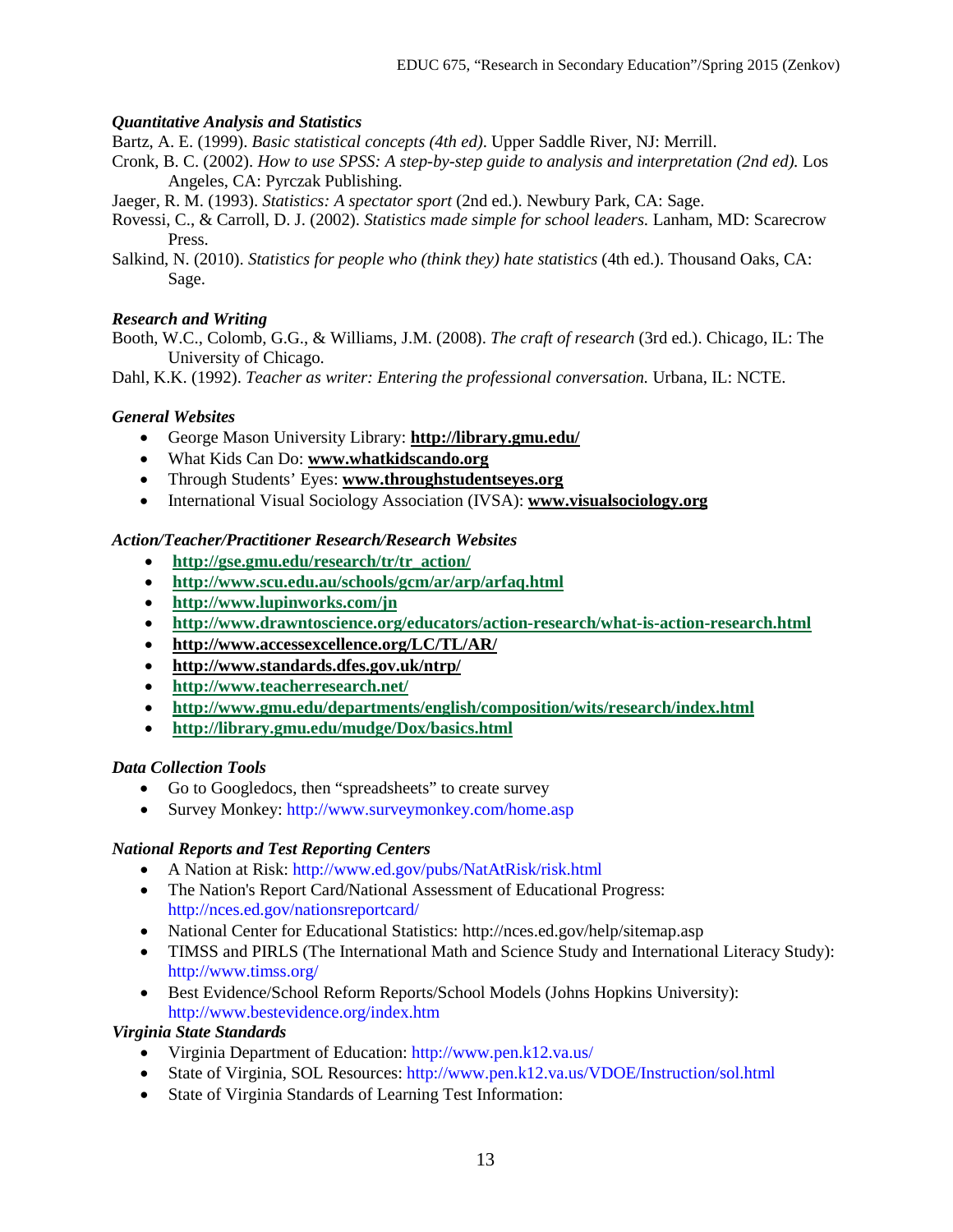#### http://www.pen.k12.va.us/VDOE/src/SOLassessments.shtml

#### **Course Requirements**

#### *General*

All assignments should be turned in via Blackboard on the due date indicated in the schedule below. The submission deadline for assignments is Tuesday midnight (US eastern standard time) each week. All projects must be typed, in 12-point font, with one-inch margins, double-spaced, in Times New Roman font, and follow APA guidelines. Writing quality (including mechanics, organization, and content) is figured into the overall points for each writing assignment, so please proofread carefully. Late papers and projects will not be accepted without penalty, excepting extraordinary circumstances. I am happy to clarify and lend assistance on projects and assignments, but please contact me within a reasonable timeframe. I reserve the right to add, alter, or omit any assignment as necessary during the course of the semester.

*Note: Please title each assignment with your last name, the name of the project/assignment, and the date you are submitting it (e.g., Smith\_Literature\_Review\_Draft\_9-1-12).*

#### *Attendance, Participation, and Project Component Dissection (15 points)*

Students are expected to attend *all* class periods of courses for which they register. Class participation both in online and face-to-face settings—is important not only to the individual student, but to the class as whole. Class participation is a factor in grading; instructors may use absences, tardiness, or early departures as de facto evidence of non-participation and as a result lower the grade. Participants are expected to read the assigned materials, complete online activities including pre-session Blackboard assignments, arrive promptly, attend all class meetings for the entire session, and participate in online and face-to-face class discussions. It is your responsibility to offer insights, questions, comments, and concerns from the readings; I suggest that you keep a reading log that includes both notes on and reactions to each reading. This log could also contain the field notes that you will take on your classroom as you complete your research project. If, due to an emergency, you will not be able to participate during a given week of class, please contact me as soon as possible and certainly prior to any face-to-face class time; it's best to do so via my email or my mobile phone (216.470.2384). Students are responsible for obtaining information given during class discussions despite attendance. Demonstration of positive and collaborative professional dispositions toward colleagues during peer review, along with a willingness to accept constructive criticism, is a course expectation.

By virtue of agreeing to work together in this course we instantly formed a new community. This community will be rooted in mutual respect and shared responsibility; these foundations translate into consistent and punctual attendance and active participation in all class activities. My goal is to develop a comfortable online and face-to-face classroom community where risk-taking is encouraged; we can only grow through such open-heartedness. Your attendance, thoughtfulness, clarity, and active sharing of responsibility for our classroom community will affect your grade. It is your responsibility to share and respond with insights, questions, comments, concerns, and artifacts from the readings and your teaching and research experiences. Absences and tardies—in both online and campus class sessions—will impact your grade. Two tardies are equal to one absence, and missing 30% or more of class sessions will result in automatic course failure. Please turn off all mobile phones, computers, and pagers when you participate in our class.

You will have the chance to work with a peer review group across the semester as you draft and craft your research project. A peer reviewer is first of all a colleague whom you trust personally and professionally. S/he is also someone who is kind but courageous about asking provocative questions about your work and your perspective. In our course, a significant amount of in- and out-of-class time will be spent in our peer review groups, and I will offer you tools to use to support the creation and revision of each section of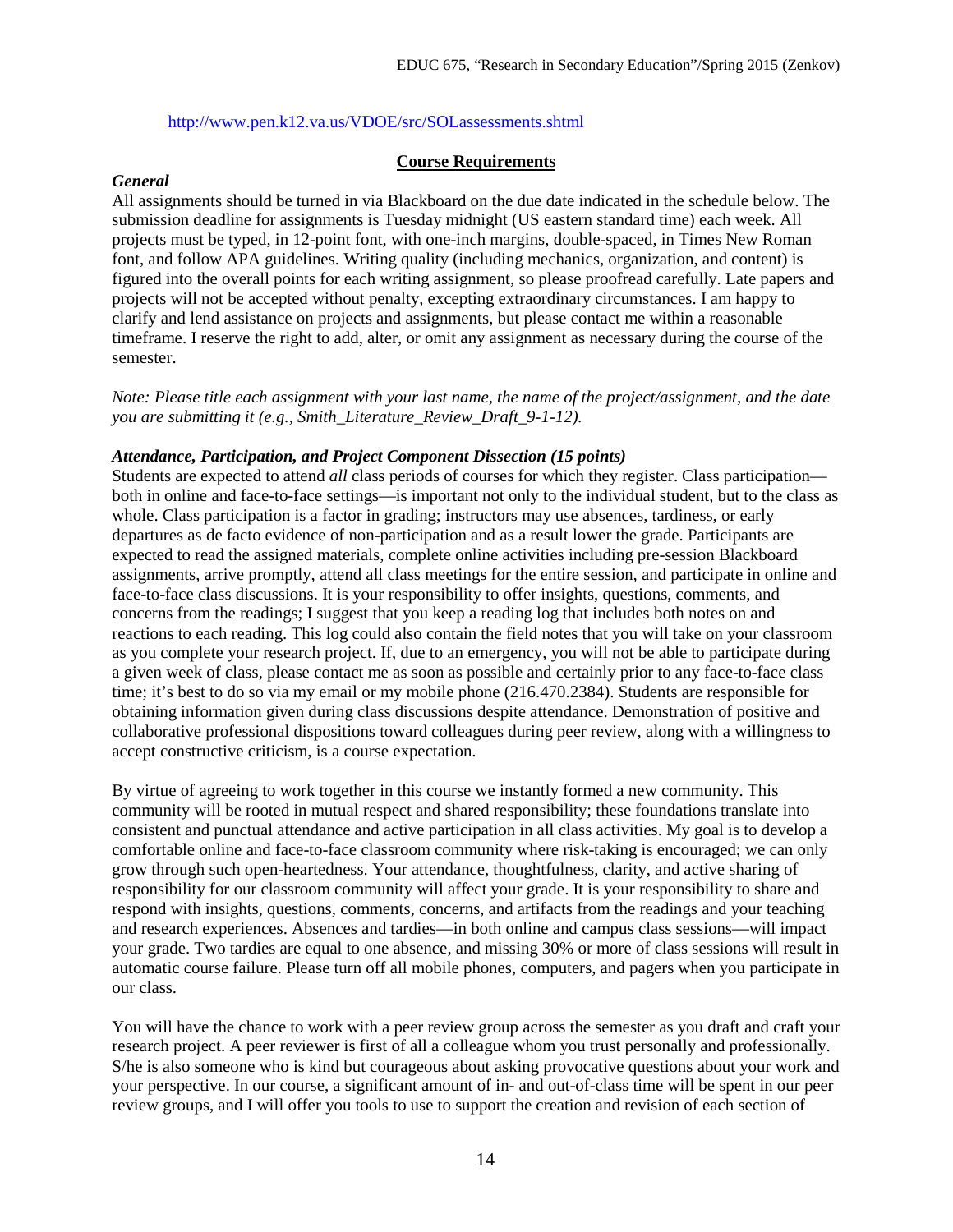your research reports. These activities will require that you follow the outlined procedures quite closely not religiously or without modification—but trusting the peer review process and your peers. Let's keep in mind that peer reviewers intend not just to know their own work but to understand the contexts, circumstances, and settings of their peers' efforts. Let us also be advocates for each others' critical reflections on our teaching practices. We will establish non-negotiables for our work as a class and for each of our peer review groups.

As well, working in small groups (3-4), participants will serve as the project component dissection facilitators for an approximate 20-minute analysis and "how to" of a given element of our research projects. Consider the example project we are reading and identify or create a "how to" strategy from your group members' subject area and apply this to your group's assigned research project component. Teach us *how* to write this particular section. Provide sufficient copies for all members of our class of a one-page summary of the dissection or "how to" strategy you have used.

# *Blackboard Participation and Assignments (10 points)*

Participants are expected to log onto Blackboard at least three times weekly. The Blackboard URL is **<https://mymasonportal.gmu.edu/webapps/portal/frameset.jsp>**. Each member of our class will be responsible for contributing at least one posting to each discussion, accompanied by one artifact that is related to the ideas and/or events described in your posting. Each class member will also be required to respond to at least two peers each week. Please post contributions by the end of the week in which the topic is discussed. Discussion postings should be thorough and thoughtful. Just posting an "I agree/disagree with your comment" or "I think the same" to someone else's thoughts is not considered adequate. *Note: Access to the Internet to search for resources and to engage in online course related activity is required approximately three times per week.* 

1) Assignment #1 (due Jan  $26<sup>th</sup>$ )

Post a brief biographical sketch introducing yourself to the class. Attach a photo of yourself, preferably a close-up of you in your work environment. Then, choose and respond to the following questions on the Discussion Board and upload one accompanying image or artifact that relates to the ideas or experiences you describe:

- What has your experience been in reading education research studies, reports or articles? How have they been beneficial?
- Have you conducted or taken part in a research project or study? If so, please describe the experience, including your role.
- What do you believe the benefits of conducting research in your own classroom might be?

# 2) Assignment #2 (due Feb  $2<sup>nd</sup>$ )

Please respond to BOTH of the following questions on the Discussion Board, then upload an artifact that relates to the ideas/experiences you describe:

- What teaching problem/issue would you like to make your area of focus? Why?
- Action/teacher/practitioner research is often criticized because the outcomes are not generalizable. How might you respond to this concern in defending action/teacher/practitioner research as a viable research method?
- 3) Assignment #3 (due Feb  $16<sup>th</sup>$ )

What are three to five research questions you might address with your research? Be sure that these are "how" questions rather than "yes/no" questions. With whom might you collaborate to conduct your project? In particular, how might you involve your students in your research project?

4) Assignment #4 (due Feb  $23<sup>rd</sup>$ )

Based on our textbook and sample project readings, what do you imagine will be your research plan? What will be your primary data collection methods? And your specific teaching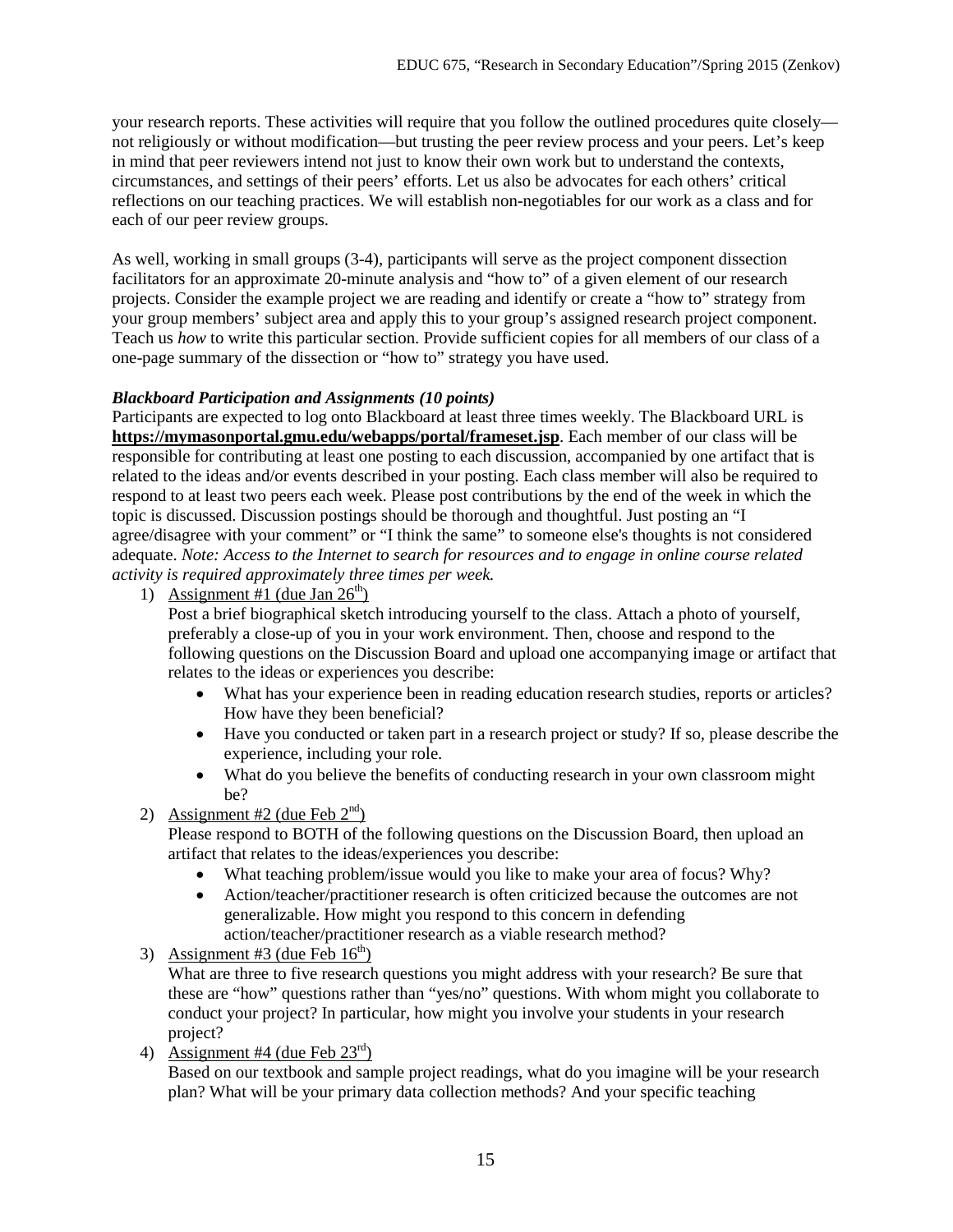interventions? And how will you ensure that you have met any ethical challenges associated with conducting research on your teaching and followed your school's ethics policy regarding the collection of data?

5) Assignment #5 (due Mar  $2<sup>nd</sup>$ )

How will you TRIANGULATE the data collection in your study? What three sources will you consider for at least one of your research questions? Why did you choose these sources? How will you insure that your study is VALID? How will you insure that your data collection techniques are RELIABLE? What is an example of the most interesting, surprising, consistent, or representative data you have gathered this week? What initial sense (analysis!) have you made of any data you collected this week or thus far in your study?

6) Assignment #6 (due Mar  $16<sup>th</sup>$ )

Prepare a list of ten references (APA style) you have identified so far in your review of the literature that appear to be relevant to your study. References should be from refereed journals, books, and scholarly compilations.

7) Assignment #7 (due Mar  $23<sup>rd</sup>$ )

What is an example of the most interesting, surprising, consistent, or representative data you have gathered this week? What initial sense (analysis!) have you made of any data you collected this week or thus far? What challenges do you anticipate facing in writing up the results of your final research project? Return to your methods section and revise your timeline and the description of your intervention and data collection plan to match what you are *actually* doing—if this was different than what you originally planned.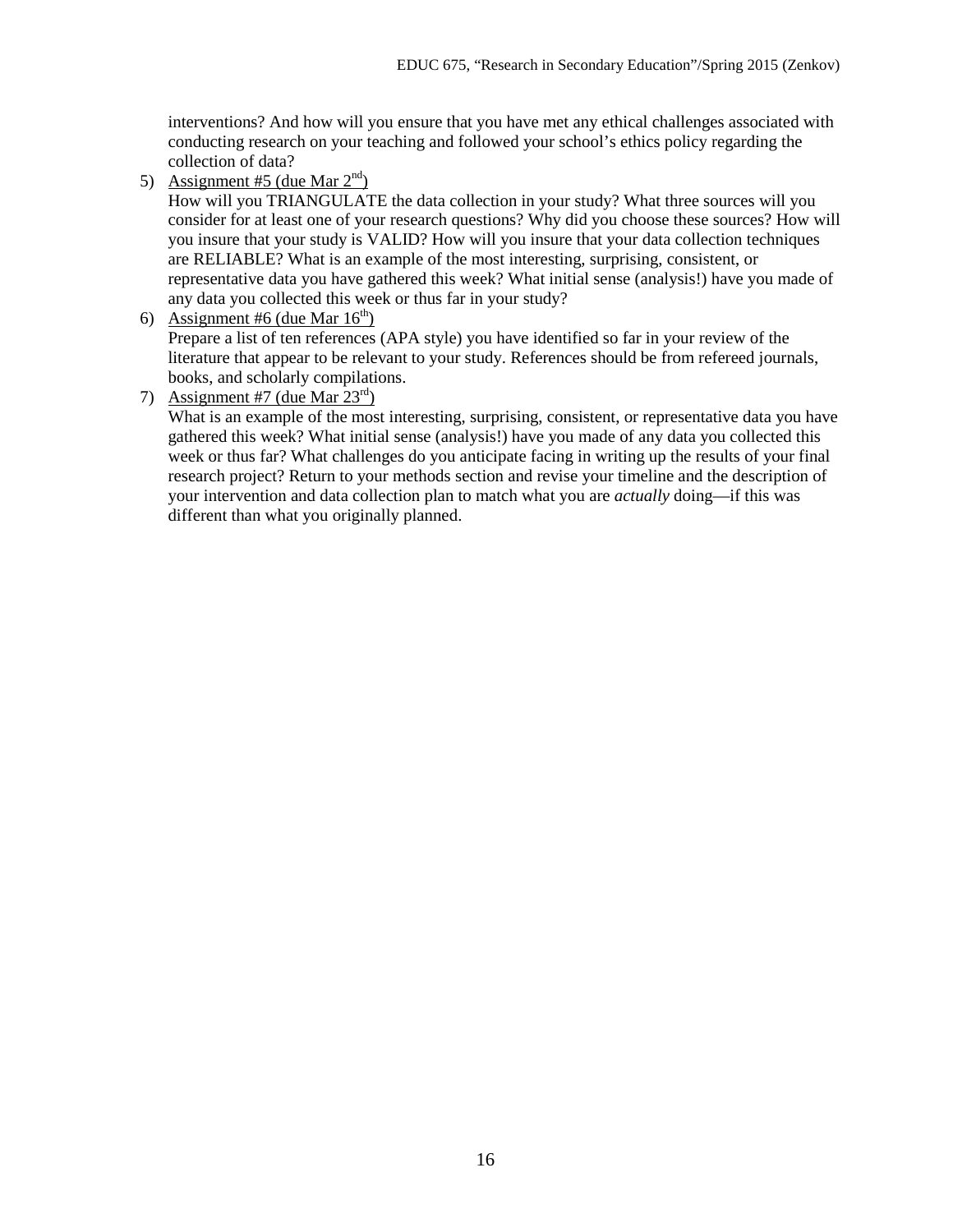### 8) Assignment #8 (due Mar  $30<sup>th</sup>$ )

What is an example of the most interesting, surprising, consistent, or representative data you have gathered this week? What initial sense (analysis!) have you made of any data you collected this week or thus far in your study?

- 9) Assignment #9 (due Apr 6) What is an example of the most interesting, surprising, consistent, or representative data you have gathered this week? What initial sense (analysis!) have you made of any data you collected this week or thus far in your study?
- 10) Assignment #10 (due Apr  $13<sup>th</sup>$ )

What have been your top two or three questions about this action research work thus far? That is, questions about the PROCESS of doing action research, the challenges of doing it. And how would you answer those questions now, if such a question was posed to you by someone else planning to take this course or conduct a research project in the future?

### *Action/Teacher/Practitioner Research Project Draft Components (15 points)*

You will submit for instructor and peer review the following draft sections of your action/teacher/practitioner research paper: introduction/contexts, literature review, methodology, findings, and discussion/action plan. Due dates of these drafts are listed in the schedule below, and the specific elements of these sections will be provided via samples, descriptions, and rubrics. Completing these draft elements will scaffold you toward completion of your final project—a very good thing.

### *Action/Teacher/Practitioner Research Project (60 points)*

Participants will design and conduct an action/teacher/practitioner research project that is relevant to their present or future teaching positions. Outlines, examples, descriptions, and rubrics of these projects will be provided. You will write a literature review and proposal for this project, collect and analyze preliminary data, and share the results of your study with both our class (and potentially an outside audience) in a PowerPoint presentation. It is possible to partner with another student for the purpose of sharing data and researching different aspects of a common topic; each partner, however, must submit an original, standalone report. Each participant will make an in-class ten-minute presentation (ungraded) on her/his project; an outline and examples of these presentations will be provided. Please note that projects or papers submitted for credit in another course cannot also be used for a grade in this course. Your data sources for this project must include either (or both) of the following artifacts: 1) visual representations (images or photographs of your classroom, students at work, etc.); 2) student feedback related to your research question and your teaching intervention. When considering research topics, you should identify a research question that really matters to you. It should be something about which you are curious and with which you are willing to spend time researching and learning. In the words of a former Mason student, "If you aren't eager to spend several days curled up reading about your topic, then it's not love, and you need to ditch it and find another topic."

### *Action/Teacher/Practitioner Research Impact Presentation*

Working independently or in small groups—likely your peer review group—you will identify one authentic, alternative, preferably contemporary media-based method through which you will share the impact of your teacher research. While you will make a brief presentation of your individual research findings in class, the mission of this assignment is for your group to design and enact a presentation that moves the public understanding of your group members' studies along. You might choose to create a collective presentation on your group members' projects or you might highlight one group member's project and findings. You might decide to present your knowledge about a theme or topic central to each of your research topics such as differentiation or classroom environments. You might highlight the very importance of action/teacher/practitioner research or summarize the findings of your group members' efforts. You are encouraged to display and present these findings in an alternative setting and through creative means, with your primary goal being engaging in an exercise in demonstrating the significance of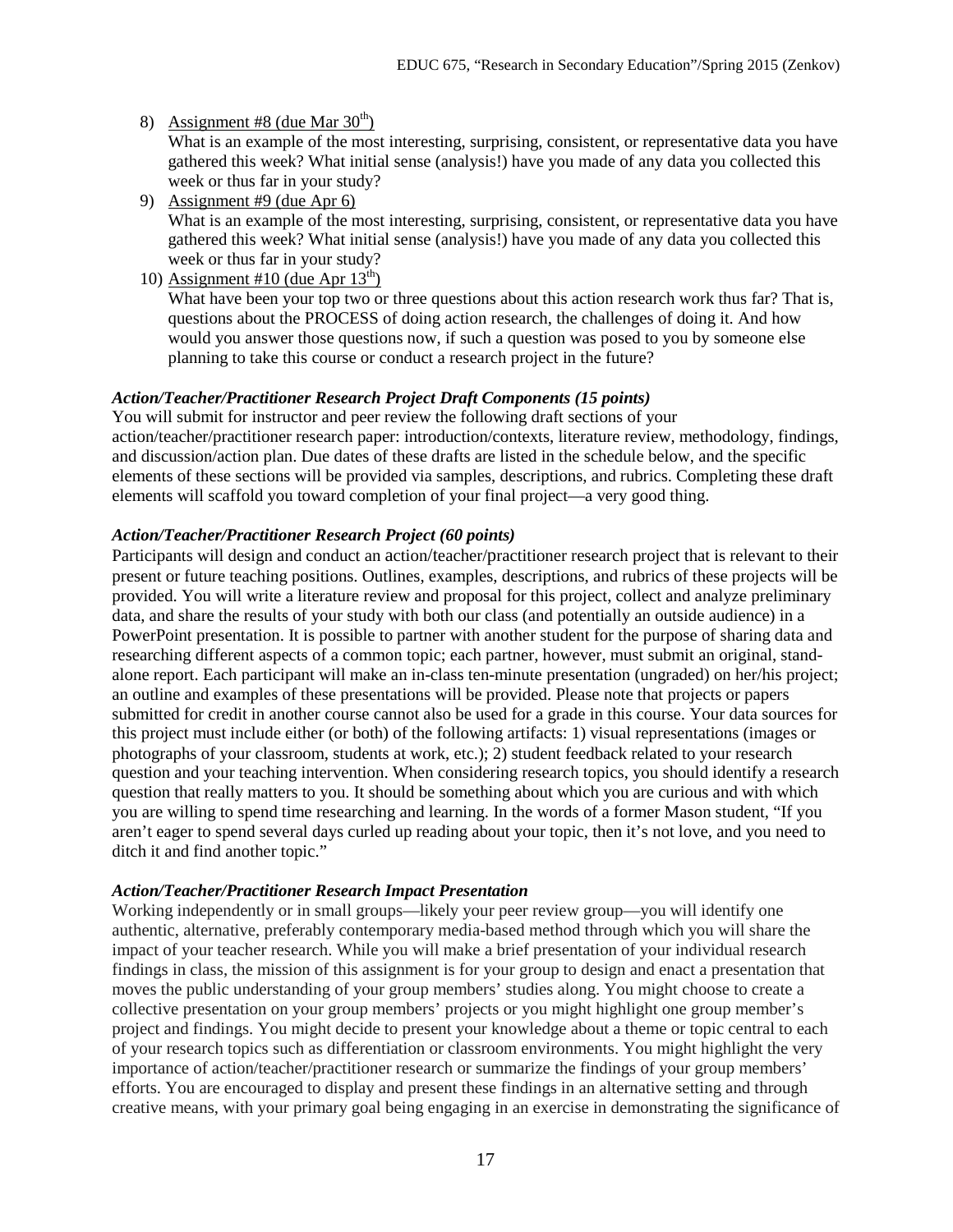your research to the broader world. You may potentially share your project with the Secondary Program Faculty and members of the larger college or educational community.

### *TaskStream Requirements*

Every student registered for any Masters of Education course with a required performance-based assessment (PBA) is required to submit this assessment to TaskStream (regardless of whether a course is an elective, a onetime course or part of an undergraduate minor.) Evaluation of your performance-based assessment will also be provided using TaskStream. The PBA for EDUC 675 is the Action/Teacher/Practitioner Research Project and the Impact Presentation. Failure to submit these assessments to TaskStream will result in the course instructor reporting the course grade as Incomplete (IN). Unless this grade is changed upon completion of the required TaskStream submission, the IN will convert to an F nine weeks into the following semester.

### **Assessment and Mastery Grading**

All assignments will be evaluated holistically using a mastery grading system; the general rubric is described below, and a specific rubric provided with each assignment. A student must demonstrate "mastery" of each requirement of an assignment; doing so will result in a "B" level score. Only if a student additionally exceeds the expectations for that requirement—through quality, quantity, or the creativity of her/his work—will she/he be assessed with an "A" level score. With a mastery grading system, students must *choose* to "go above and beyond" in order to earn "A" level scores.

- "A" level score = Student work is well-organized, exceptionally thorough and thoughtful, candid, and completed in a professional and timely manner. Student followed all format and component guidelines, as well as including additional relevant component. Student supports assertions with multiple concrete examples and/or explanations. Significance and/or implications of observations are fully specified and extended to other contexts. Student work is exceptionally creative, includes additional artifacts, and/or intentionally supports peers' efforts.
- "B" level score = Student work is well organized, thorough, thoughtful, candid, and completed in a professional and timely manner. Student followed all format and component guidelines. Student supports assertions with concrete examples and/or explanations. Significance and/or implications of observations are fully specified.
- "C" level score = Student provides cursory responses to assignment requirements. Student did not follow all format and component guidelines. Development of ideas is somewhat vague, incomplete, or rudimentary. Compelling support for assertions is typically not provided.
- "F" level score = Student work is so brief that any reasonably accurate assessment is impossible.

# *Grading Scale*

 $A = 95 - 100\%$  $A = 90-94%$  $B+= 87-89%$  $B = 83-86%$  $B - 80 - 82%$  $C = 70-79\%$  $F =$ Below 70%

Incomplete (IN): This grade may be given to students who are passing a course but who may be unable to complete scheduled course work for a cause beyond reasonable control. The student must then complete all the requirements by the end of the ninth week of the next semester, not including summer term, and the instructor must turn in the final grade by the end of the 10th week. Faculty may grant an incomplete with a contract developed by the student with a reasonable time to complete the course at the discretion of the faculty member.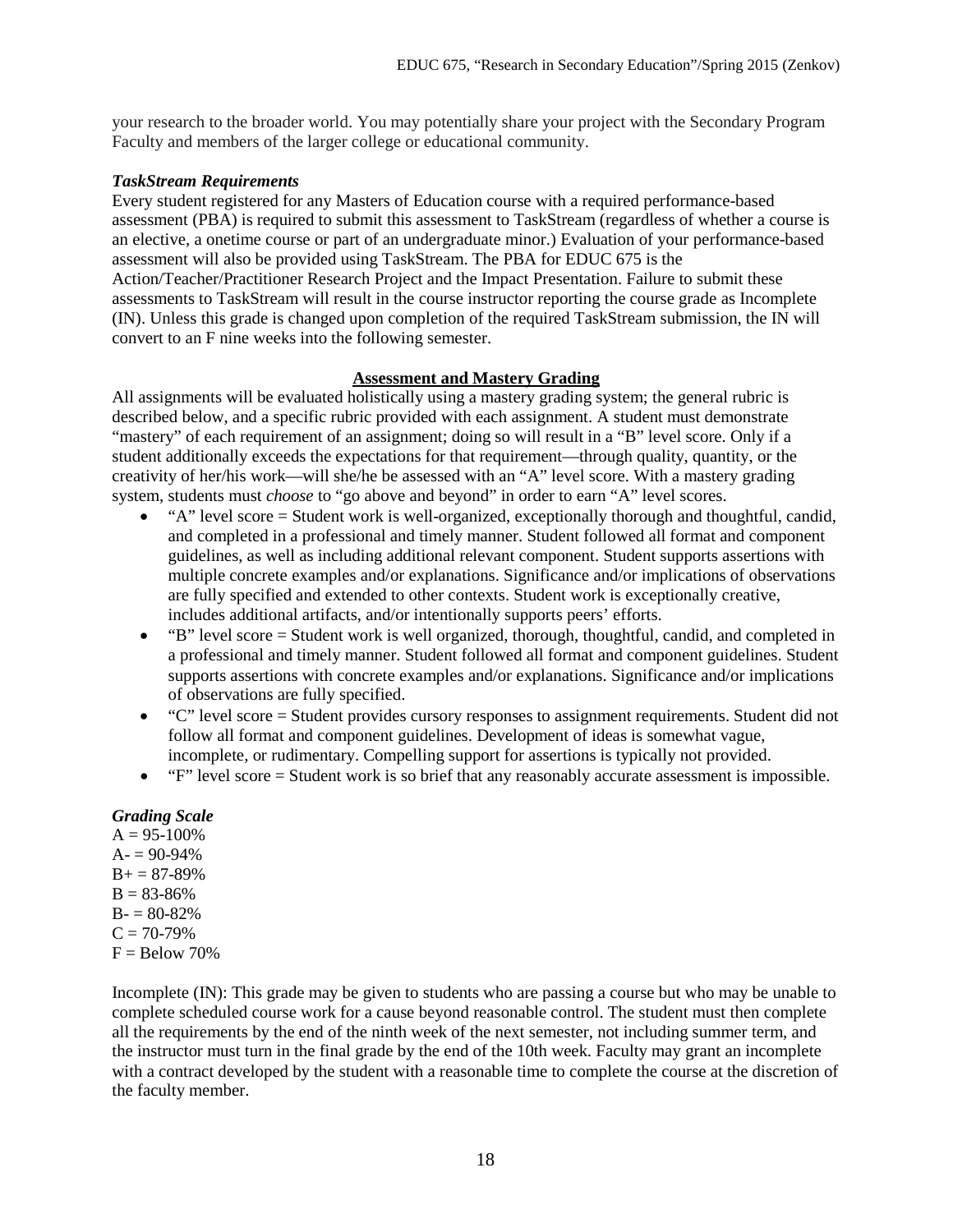### *Assignments/Possible Points*

Attendance, Participation, and Discussion Facilitation = 15 points Blackboard Participation and Assignments = 10 points Action/Teacher/Practitioner Research Project Draft Components = 15 points

- Introduction/Contexts
- Literature Review
- Methodology
- Findings
- Discussion/Action Plan

Action/Teacher/Practitioner Research Project (including presentation) =  $60$  points  $\overline{\text{Total}} = 100 \text{ points}$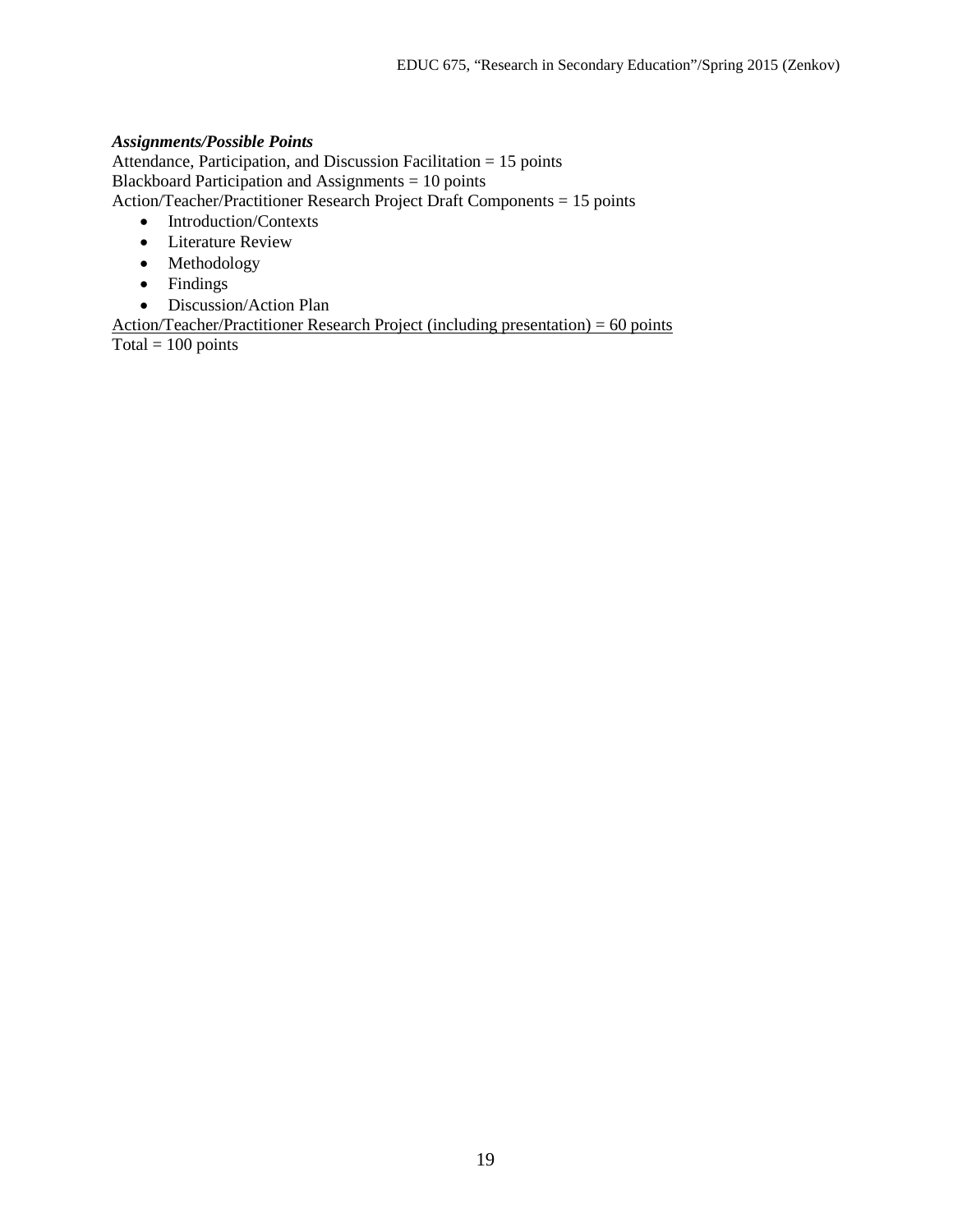# **Tentative Schedule**

| Week #/<br><b>Dates</b>                           | <b>Topic/Activity</b>                                                                                                                                                   | <b>Assignment due</b>                                                                                                            | <b>Reading</b>                                                                                              |
|---------------------------------------------------|-------------------------------------------------------------------------------------------------------------------------------------------------------------------------|----------------------------------------------------------------------------------------------------------------------------------|-------------------------------------------------------------------------------------------------------------|
| Week #1<br>Jan $20th$<br>Whole Class              | • Introductions, course overview, syllabus, requirements<br>• Introduction to action/teacher/practitioner research and Youth<br>Participatory Action Research (YPAR)    | • None!                                                                                                                          | • None!                                                                                                     |
| Week #2<br>Jan $27th$<br>Green and Gold<br>Groups | • Green and Gold group conferences<br>• What is action research?<br>• What teaching/learning questions might we address?                                                | • Discussion Board Assignment #1                                                                                                 | • Mills, "Understanding Action<br>Research"                                                                 |
| Week #3<br>Feb $3rd$<br>Green Group               | • Dissection of an Introduction/Contexts section<br>• Choosing our research model—action/teacher/practitioner<br>research or YPAR<br>• Research Expert: Kristien Zenkov | • Discussion Board Assignment #2<br>• Draft Introduction/Contexts                                                                | • Reflective, Ch. 1-2<br>· Bautista, et al article<br>• Zenkov, et al YPAR project                          |
| Week #4<br>Feb $10^{th}$<br>Gold Group            | • Offering feedback on draft Introduction/Contexts                                                                                                                      | • Online feedback to peer review group on<br>draft Introduction/Contexts                                                         | • None!                                                                                                     |
| Week #5<br>Feb $17th$<br>No Class                 | • Independent writing/research time                                                                                                                                     | • Discussion Board Assignment #3                                                                                                 | • Exemplar Papers: Select two from<br>Denicola, Dwyer, Leathart, and<br>Lancia                              |
| Week #6<br>Feb 24 <sup>th</sup><br>Gold Group     | • Dissection of a Methodology<br>• Developing our research questions and research plan<br>• The nature of "collaboration" with our research projects                    | • Discussion Board Assignment #4<br>• Draft Methodology<br>• Research Dissection Group #1: The<br>Methodology                    | • Reflective, Ch. 3-4<br>• Exemplar Papers: Select two from<br>Golobic, Hannon, Barton, and<br><b>Brand</b> |
| Week #7<br>Mar $3^{rd}$<br>Green Group            | • Offering feedback on draft Methodology sections<br>• Data collection period                                                                                           | • Discussion Board Assignment #5<br>• Online feedback to peer review group on<br>draft Methodology sections                      | • Exemplar Papers: Select two from<br>Lima-Whitney, Mitro, Polen, and<br>McCusker                           |
| Week #8<br>Mar 10 <sup>th</sup>                   | • No class: Mason Spring Break!<br>• Data collection period                                                                                                             | $\bullet$ None!                                                                                                                  | • None!                                                                                                     |
| Week #9<br>Mar $17th$<br>Green Group              | • Dissection of a Literature Review<br>• Finding relevant research resources and drafting our literature<br>reviews<br>• Data collection period                         | • Discussion Board Assignment #6<br>• Draft Literature Review<br>• Research Dissection Group #2: The<br><b>Literature Review</b> | • Reflective, Ch. 5-6<br>• Exemplar Papers: Select two from<br>Patterson, Townsend, Hahne, and<br>Peckenham |